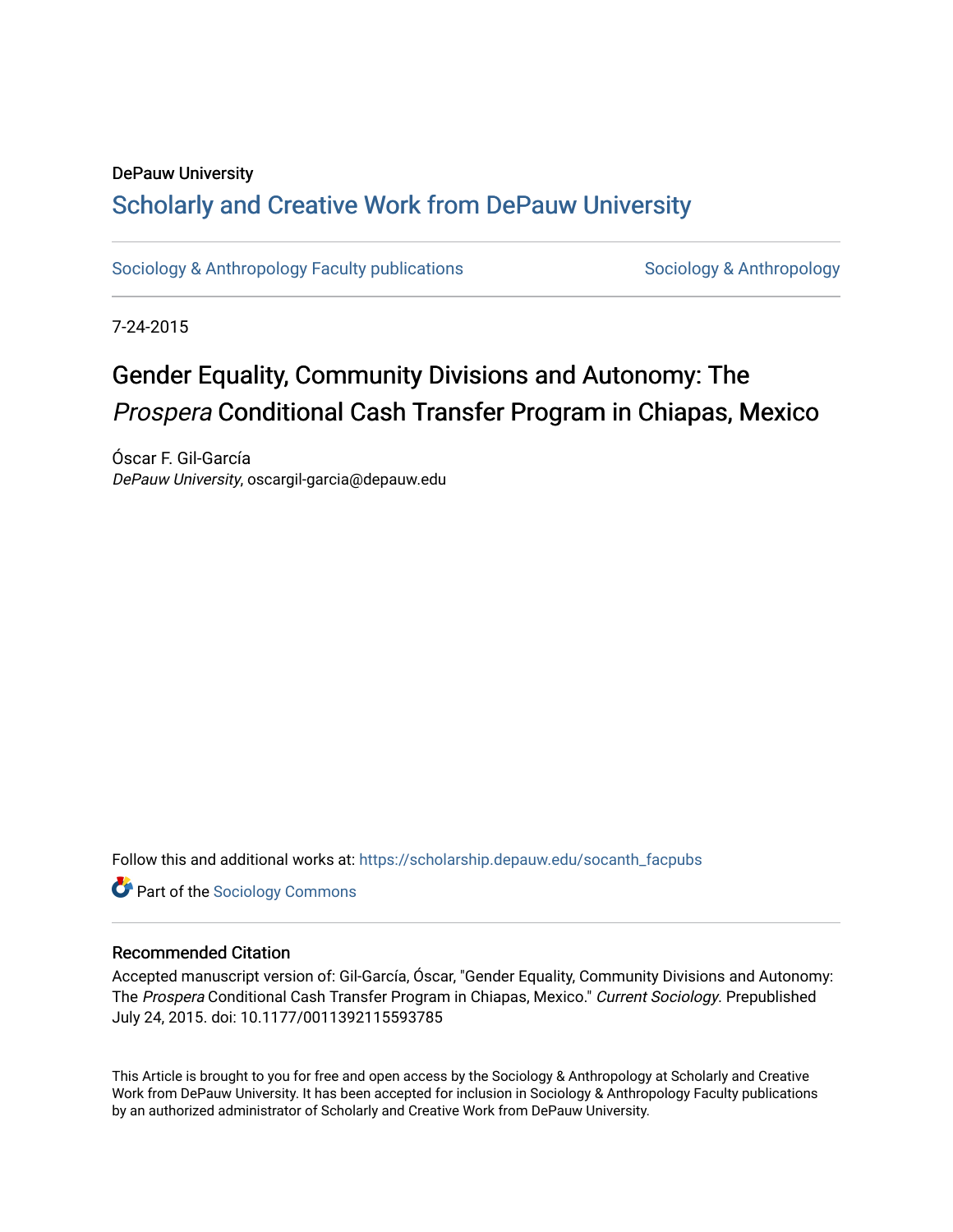#### **Gender Equality, Community Divisions and Autonomy: The** *Prospera* **Conditional Cash Transfer Program in Chiapas, Mexico**

#### **Abstract:**

This article examines the gender equality component of *Prospera, a* conditional cash transfer program in Mexico that provides cash contingent on three nodes of civic engagement: health, nutrition and education. This article draws on ethnographic research in La Gloria, a settlement of indigenous Mayan refugees from Guatemala in the Mexican state of Chiapas. I identify the *Prospera* program's neoliberal features, the impact its gender equality measures have in the lives of women, their families, and in the political structure of the community of La Gloria. My findings reveal how *Prospera* reinforces gender and racial hierarchy, fosters community divisions that undercuts efforts to promote community autonomy, which raises questions about the ability of conditional cash transfers to promote development and gender equality in indigenous communities in Mexico.

**Keywords:** Gender Equality; Community Autonomy; Racial Hierarchy; Indigenous Mayan Communities; Conditional Cash Transfers; Chiapas, Mexico.

Óscar F. Gil-García Assistant Professor Department of Sociology and Anthropology DePauw University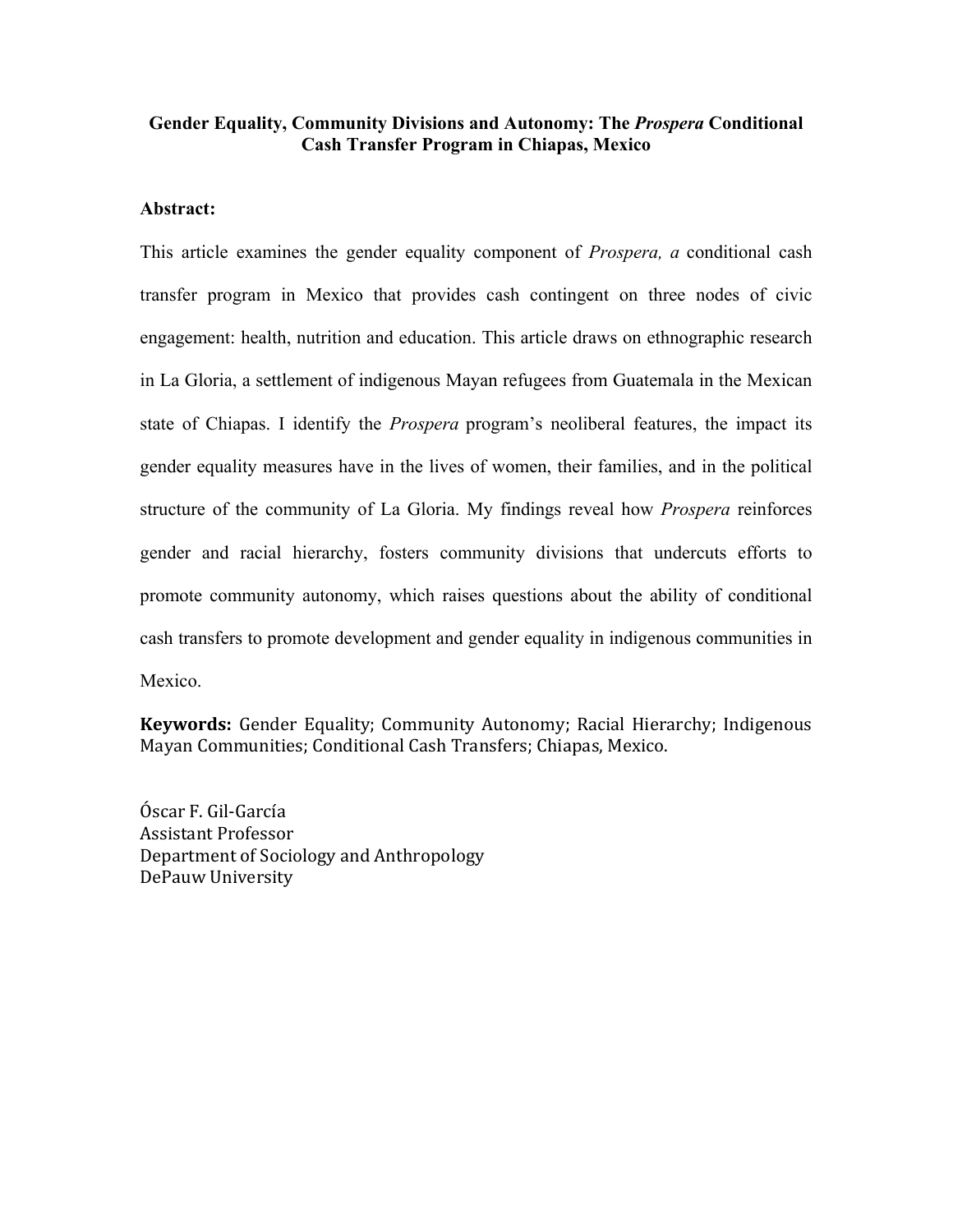#### **Introduction:**

Writing of Mexican state-local political relations, Browner (1986: 95) states, '[*Municipio* leaders] recognize that there are advantages to maintaining closer ties with external agencies and with the state, they also fear that close ties will lead to further loss of autonomy… Caught between conflicting competing pressures emanating from the federal government and local populations, *municipio*  authorities often act ambivalently when they are subject to efforts at state incorporation through the establishment of… development projects.'

Browner's keen observation of relations between *municipio* (township) authorities and the state remains helpful for understanding contemporary struggles for community  $\alpha$ utonomy<sup>1</sup> among indigenous populations and post-colonial governmental state oversight in Mexico. Using case materials from an indigenous Mayan refugee<sup>2</sup> settlement in the *ejido<sup>3</sup>* La Gloria, in Chiapas, Mexico I will illustrate how the conditional cash transfer (CCT) program *Prospera*, much like in Browner's example, prompts ambivalent attitudes by indigenous *municipio* authorities. I will demonstrate how this ambivalence – of both supporting and opposing the state development program – stems from a longstanding history of state neglect of indigenous Mayan communities.

<sup>&</sup>lt;sup>1</sup> Rodolfo Stavenhagen (2004) defines autonomy for indigenous peoples as the right to self-determination, respect for culture and languages, and full participation in political and social processes. Scholars, however, have found that the right to indigenous autonomy is often undermined by states (Blackwell, 2012; Speed and Collier, 2000) and suprastate organizations, like the International Labor Organization (ILO), which view such rights as secondary to nation-state sovereignty (Nelson, 1999). Autonomy in the Americas, therefore, according to Arturo Escobar (2010: 49), is used across the ideological spectrum and often contested.

<sup>&</sup>lt;sup>2</sup> In this article, when the term refugee is used it will be referring to the broader dynamic of forced migration (Castles, 2003).<br><sup>3</sup> Hernandéz (2002: 105) defines *ejidos* as 'communal lands divided into small lots and given to peasants

for their individual use. In 1992, e*jido* lands were open to privatization by Salinas de Gortari's Government at the beginning of 1992.'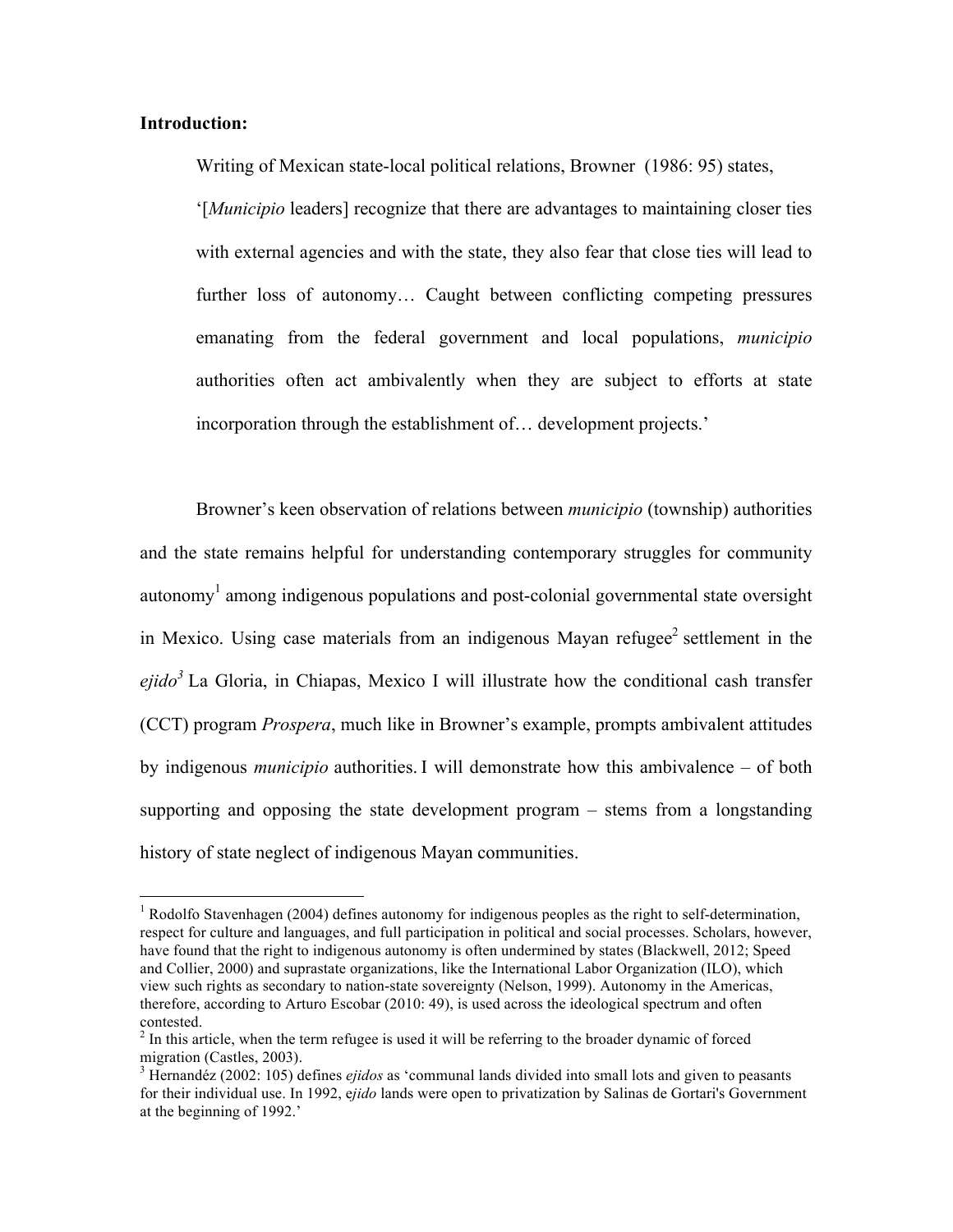#### **Violence, Displacement and Incorporation of Indigenous Mayans in Mexico**

A protracted war in Guatemala that dates back to the 1960s, indiscriminately targeted indigenous populations, which resulted in at least 100,000 civilian deaths and the displacement of up to 200,000 people to neighboring Mexico (1993). <sup>4</sup> Participants in my study arrived in Mexico in 1982. In 1984, following a violent military raid that killed six, Mexico announced a relocation program, and forcefully resettled thousands to the Yucatan peninsula (García, 2006). The same year, to avoid further conflict and resettlement, refugees clandestinely fled further to the interior and settled in what is today La Gloria. Due to ongoing conflict in Guatemala, a repatriation program, initiated in 1987, spearheaded by the United Nations High Commissioner for Refugees (UNHCR), was opposed by a majority of La Gloria's residents. As of January 2015, La Gloria has  $3,601$  residents,<sup>5</sup> the largest settlement of Guatemalan refugees in Chiapas, Mexico. Most self-identify as either *Akateko* or *Migueleños*, a reference to their place of origin in *San Miguel Acatán*, a municipality in the Department of Huehuetenango, Guatemala and Akatek is the dominant Mayan indigenous language.

Patricia Pessar (2001) notes that scorched earth military warfare destroyed the quotidian infrastructure of families and communities and thereby dissolved the appearance of a fixed boundary between male / public and female / private spheres. Pessar (2001) adds, that upon arriving to Mexico, 'women's ranking as a special category of refugee typically ensured that they were privileged within the camps' power geometry'

<sup>&</sup>lt;sup>4</sup> Throughout this period the US State played an important role in promoting militaristic foreign intervention in Guatemala (see Schlesinger et al., 2006).

<sup>5</sup> Figure obtained from the *Cedula Microregional* provided by Dr. Giselda Cruz Torres, physician at La Gloria's health clinic (May 23, 2015). Copy archived with the author and available upon request.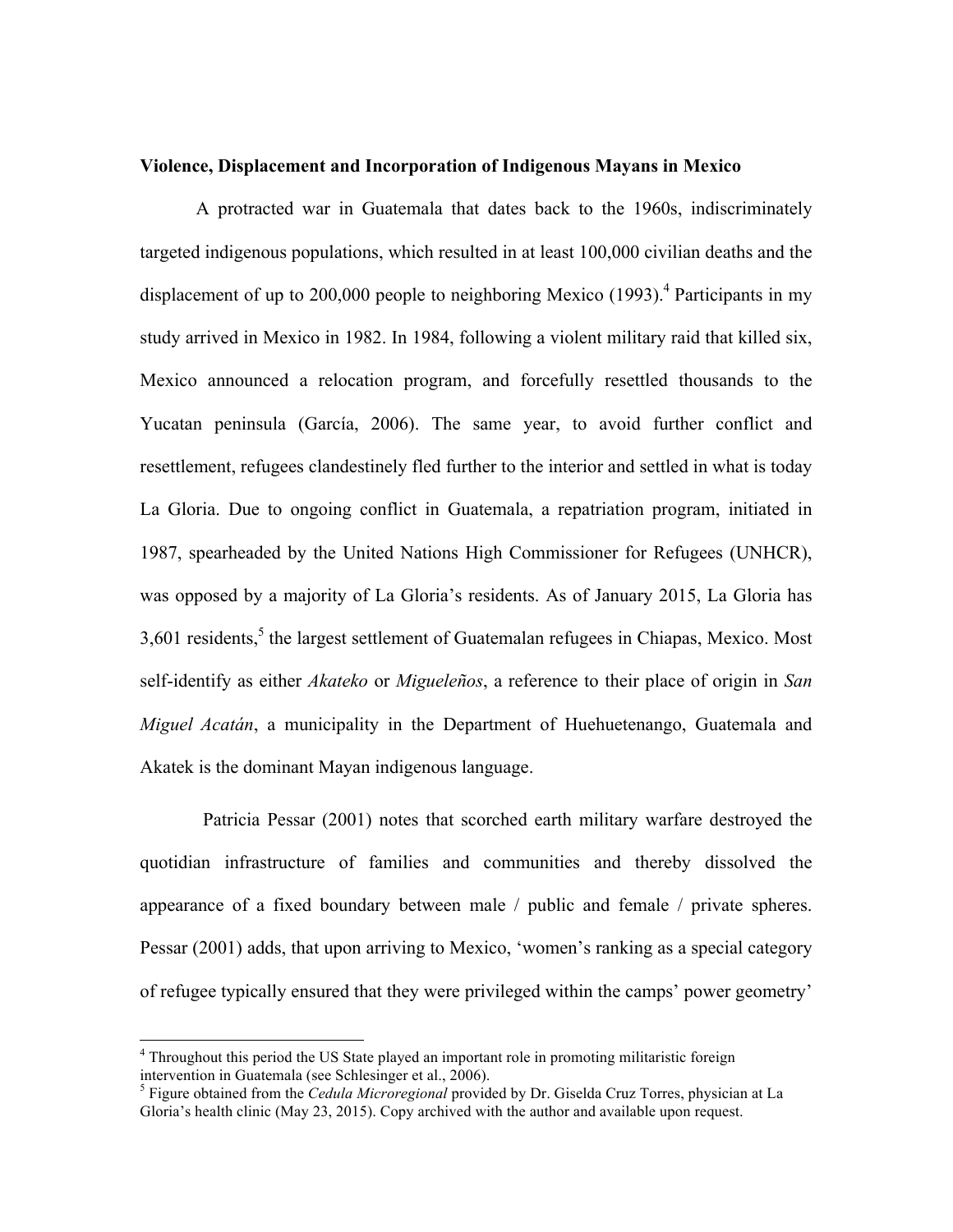$(2001: 478)$ .<sup>6</sup> For instance, transnational organizations such as the UNHCR and NGOs, promoted gender rights-based initiatives that tapped into a larger history of ethnic and class based organizing in Guatemala (Pessar, 2001). The effort of these transnational agencies enabled women to increase public decision making in the camps, but faced pushback from both male refugees and agents of the Mexican State.

Ultimately, in 1995, Mexico announced a naturalization program for Guatemalan refugees. As a precondition for naturalization, the state required refugee settlement communities to cede control of schools, which incorporated a bi-cultural curriculum. The state gained control of schools in 1998, and ended UNHCR payments to local indigenous instructors. The state's unwillingness to provide credentialed instructors that speak local indigenous languages resulted in an end to bi-cultural education and is reminiscent of *indigenismo* policies promoted by the post-revolutionary Mexican state.

*Indigenismo* policies involved 'a politically embedded process [largely enacted] by social scientists, particularly anthropologists] for contextualizing and academically 'knowing' the indigenous populations' (Smith-Oka, 2013: 32). Racial *mestizaje*  underpinned *indigenismo* policies, which is a racial discourse and 'a [political] project of assimilation that fully celebrates the indigenous past while denying an indigenous present' (Blackwell, 2012: 710). Following political pressure from indigenous movements, intellectuals, and international agencies in the 1990s, the Mexican government embarked on a new policy course: to protect and promote indigenous languages and cultures (Villarreal, 2014: 779). Critics, however, charge that the multicultural agenda embraced by Mexico, and throughout much of Latin America,

 $6$  'Power geometry,' a concept coined by Doreen Massey (1994) is used to distinguish the distinct ways that power inequalities create differentiated forms of mobility.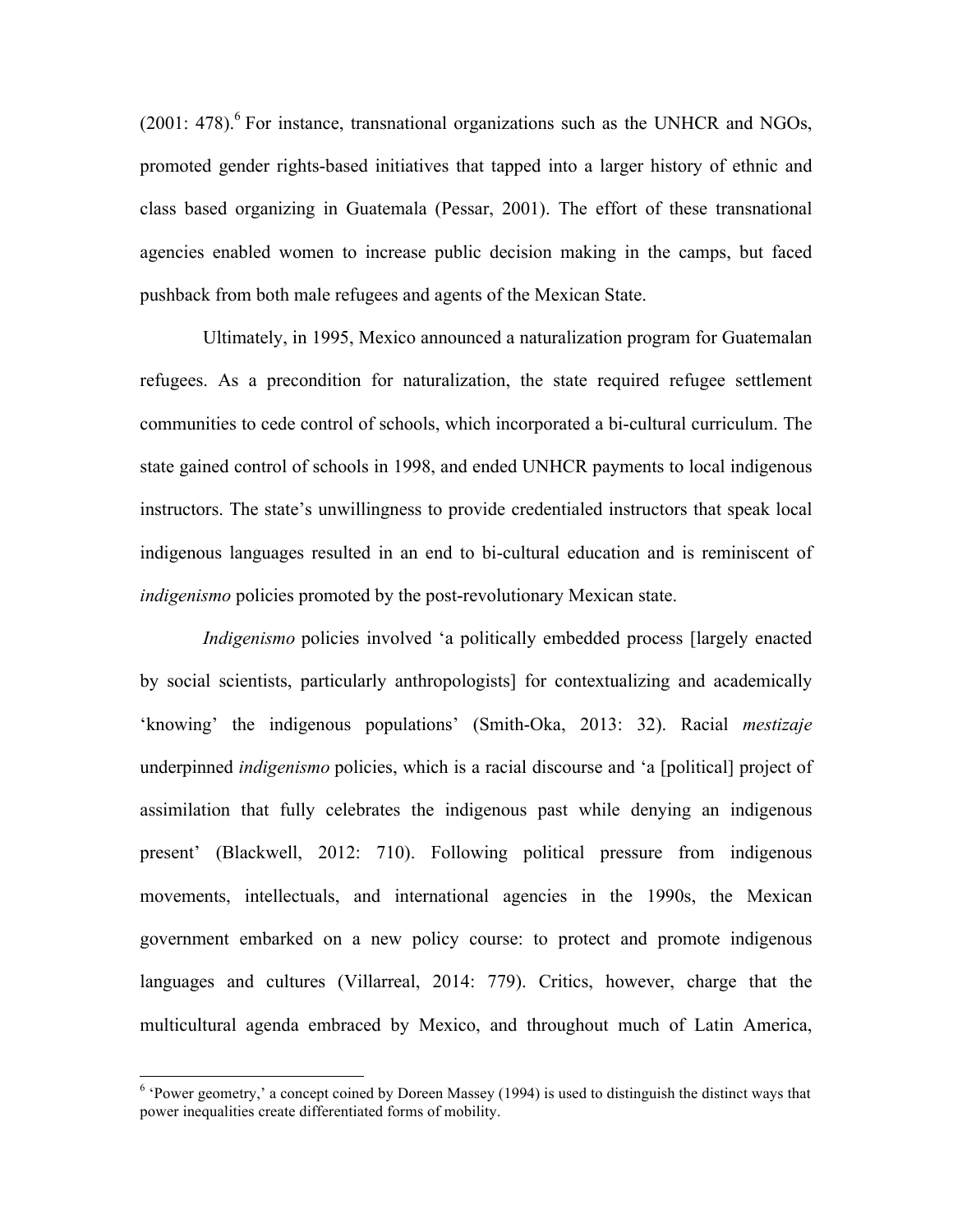continues to subsume racial *mestizaje* in its interaction with indigenous populations (Blackwell, 2012; Hale, 2005; Smith-Oka, 2009).

The elimination of the bi-lingual curriculum, visa restrictions to travel and employment, and the prolonged delay in distributing naturalization documents in 2005, illustrate how racial *mestizaje* underpinned the Mexican State's reluctances to fully integrate indigenous Mayan Guatemalan refugees. By the time Mexico disbursed naturalization documents to refugees, racial *mestizaje* served to compound poverty in La Gloria, and pressured many to seek international migration.

In La Gloria, a culture of male-selective international migration has evolved among Guatemalan refugees since their settlement in 1984, and has reshaped the demographic makeup of the community.<sup>7</sup> For instance, 2006 census data reveals girls and women outnumber boys and men, particularly among the working age population (see Table 1). Surveys distributed to 78 students in 2006 also confirm greater international migration among men than women. Of the 78 surveys collected, students identified 188 male and 127 female relatives who pursued international migration. The disproportionate number of male emigration results in a larger proportion of female-headed households within this age group in La Gloria.

 $<sup>7</sup>$  The 'culture of migration,' in which migration related knowledge and resources are spread through social</sup> networks of family, friends and community members in places of origin and destination, has been widely shown to make migration less costly (Durand et al., 2001).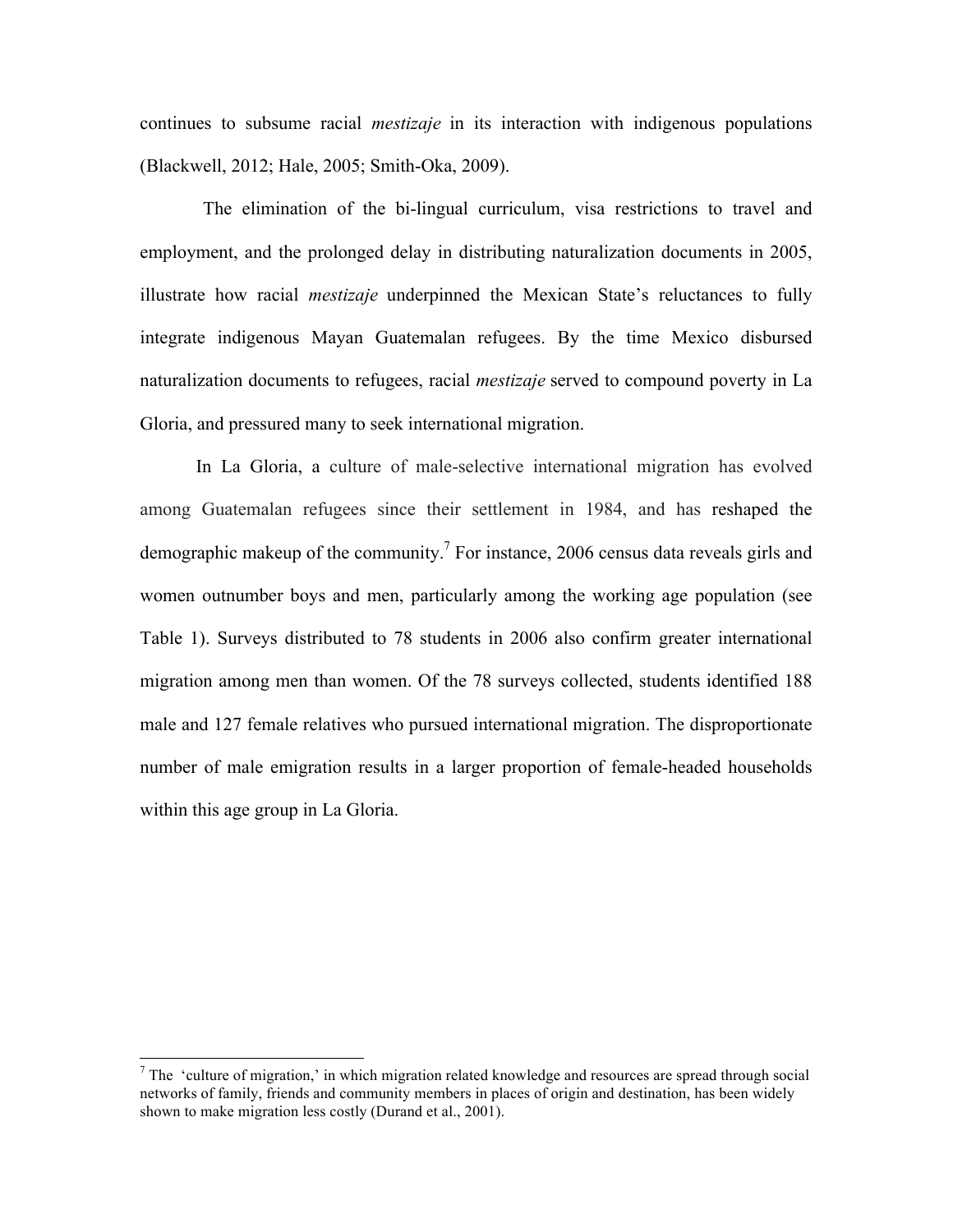|                     | Boys/Men   | Girls/Women | Total for both<br>genders |
|---------------------|------------|-------------|---------------------------|
| Age 5 to 11         | 145        | 199         | 344                       |
| Age 12 to 14        | 83         | 105         | 188                       |
| Age 15 to 19        | <b>110</b> | 163         | 273                       |
| Age 20 to 24        | 34         | 108         | <b>142</b>                |
| Age 25 to 29        | 32         | 74          | 106                       |
| <b>Age 30 to 34</b> | 24         | 69          | 93                        |
| Age 35 to 39        | 11         | 30          | 41                        |
| <b>Age 40 to 44</b> | 18         | 69          | 87                        |
| Age 45 a 49         | 23         | 35          | 58                        |
| Age 50 to 54        | 27         | 38          | 65                        |
| Age 55 to 59        | 19         | 17          | 36                        |
| Age 60 to 64        | 24         | 22          | 46                        |
| Age 65 and above    | 40         | 52          | 92                        |
| Total               | 590        | 981         | 1571                      |

Table 1: Migration of males in La Gloria accelerates after age 20 and plateaus at age 40, creating a gender disparity where women outnumber men in La Gloria. Source: Instituto de Salud del Estado de Chiapas Cédula de datos básicos a nivel Microregional (2006).

In La Gloria, all matters that affect the welfare of community members are resolved by (all male) *municipio* leaders and male and female head-of-household community members during monthly public assemblies in the central town square (*salón de actos*, hereafter salón). Attendance is mandatory, and a household head that fails to attend is fined. *Municipio* authorities oversee all internal community affairs and negotiate with external entities, particularly with the *cabecera* (head town)*.* The *municipio* of La Gloria is structurally similar to others found throughout rural Mesoamerica in that it is a civil-religious hierarchy or *cargo* system (Cancian, 1967; DeWalt, 1975). Male head of households are required to fulfill unremunerated *cargos* that can include the following: cleaning the Church, cutting weeds from public walkways, cleaning schools, and serve in leadership positions in the *municipio*. Married women are not required to perform *cargos*, but when a male head of household is unable to fulfill his term of service, they are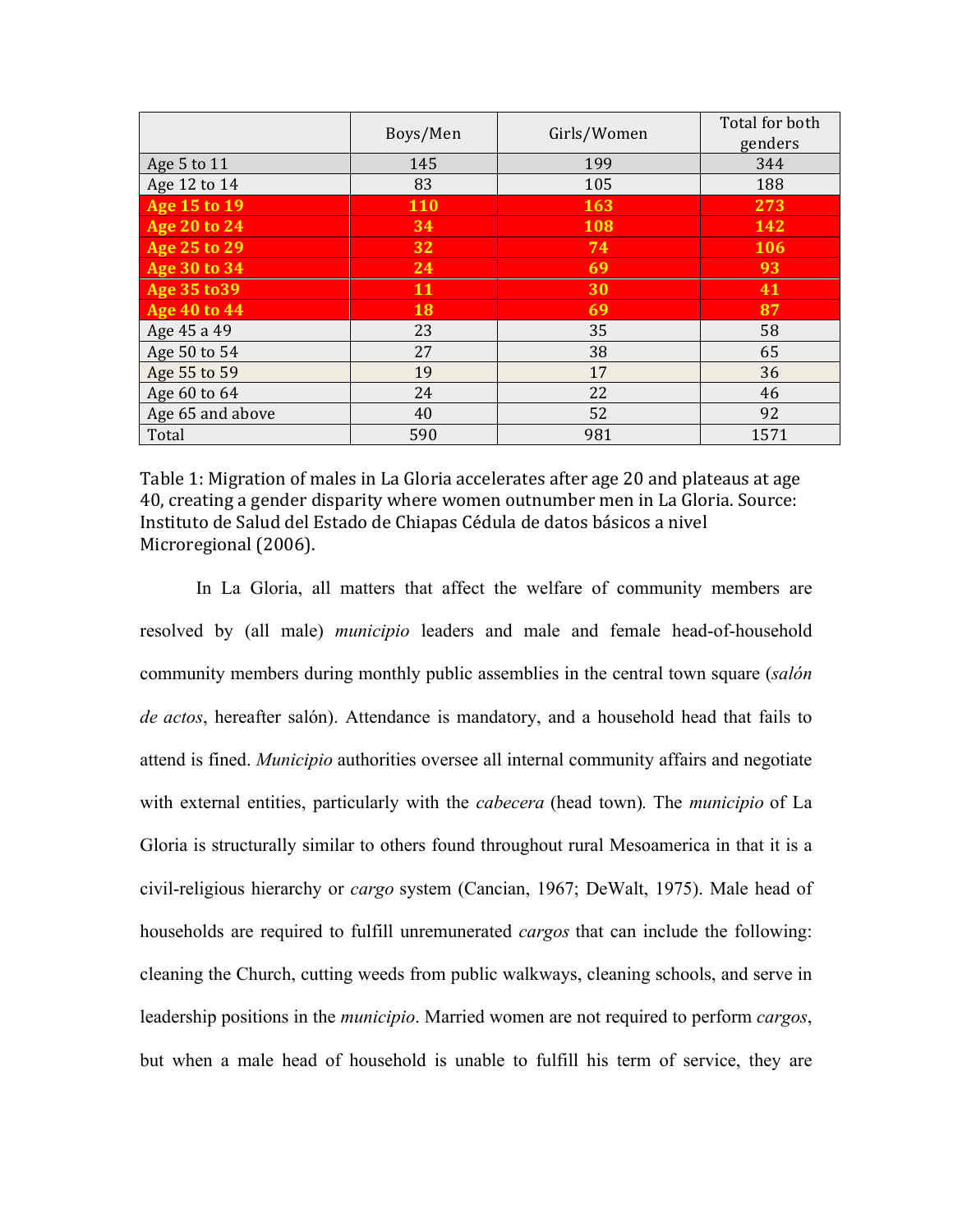informally pressured to fulfill community obligations. While women are able to participate in most *cargos*, only men fill leadership positions in the *municipio*.

The standard division of labor in La Gloria households follows strict gender lines. Families with both male and female household heads typically involve men participating in farm work, while women balance household duties and informal remunerative work (e.g. managing makeshift storefronts, selling homemade foods, etc.). Domestic and international migration patterns, however, have reconstituted the gendered division of labor in La Gloria. The absence of many male heads of household means more women take on *cargos*. Female head of households, faced with carework, remunerative work, and community obligations, reinforce the gendered division of labor by placing greater responsibilities on their daughters to fulfill these tasks.

The rise of female-headed households coincides with an increased participation of women in assembly-wide meetings. The overrepresentation of women in La Gloria, <sup>8</sup> coupled with the distribution of naturalization documents, which grant La Gloria residents the ability to vote and create civic organizations, is reshaping political alignments across gender lines. The all male *municipio* leaders, who have tried to consolidate their authority over the community, view civic organizations as a threat to their authority. One such civic organization is *Mayaonbej* (we are Maya). *Mayaonbej's*  mission of promoting local development attracts many of La Gloria's residents, and its membership reflects La Gloria's uneven adult gender demographic; of its 30 members,

<sup>&</sup>lt;sup>8</sup> As of January 2015, women represent 57% (n = 640) while men represent 43% (n = 482) of the working age population (ages 15 – 54) in La Gloria. Figures are based on annual census survey provided by Dr. Griselda Cruz Lopez, physician at La Gloria's health clinic. Copy archived with the author and available upon request.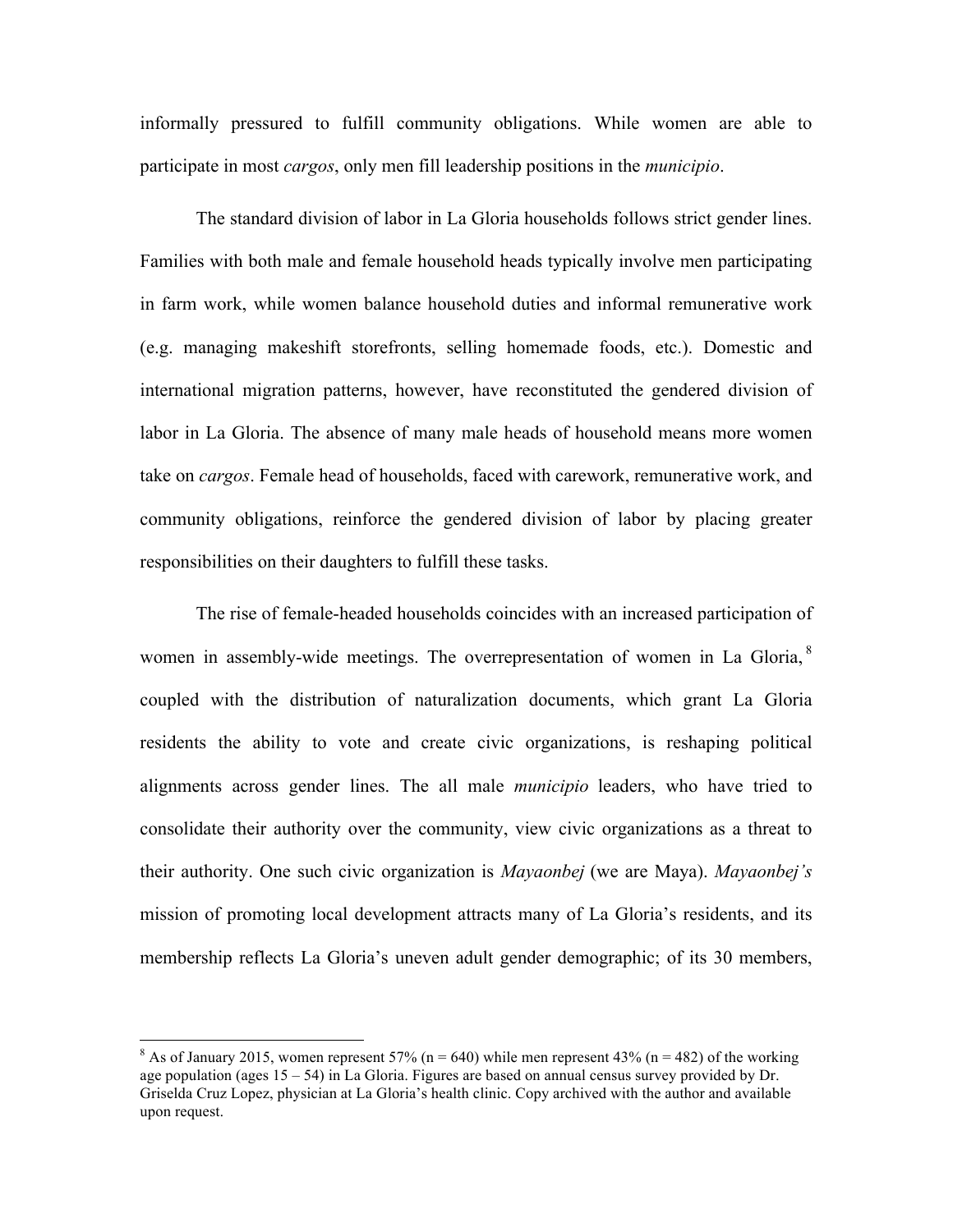20 are women. Women also play a role in the leadership of the organization, two women serve as treasurers and one is a secretary.

*Mayaonbej* successfully obtained financial support from the National Commission for the Development of Indigenous Communities (hereafter CDI). Qualification for CDI funds required applicants to have experienced forced displacement in Chiapas. *Mayaonbej* identified their forced displacement and indigenous background as central factors that combined to disadvantage La Gloria residents in their CDI application. The receipt of naturalization also helped make *Mayaonbej* members' meet eligibility requirements for state support from the CDI, which provided funds for the purchase of 248 hectares of land for a self-sustainable agricultural project.<sup>9</sup> The allotment, three times the size of La Gloria, provides its members an opportunity to work the land for agricultural consumption and sell or trade their harvest.

A treasurer of the organization, Doña Domingo, mentioned that 'in *Mayaonbej*, all 20 women have naturalization, and before any election, all members discuss how they are going to vote.<sup> $10$ </sup> Yet, despite Doña Domingo's comment of how women work together to help boost a political candidate for local elections, male power and leadership prevail in that men remain the main leaders of *Mayaonbej.* Nevertheless, *Mayaonbej*  provides a space for women to support a political candidate for local elections that may potentially destabilize the clientelist relationship between the *municipio* and *cabecera*  leadership. *Mayaonbej's* ability to obtain funds to support cooperative stores, land for its members, and increased political and economic possibilities for women to participate in

<sup>&</sup>lt;sup>9</sup> Phone interview with Director of *Mayaonbej* conducted January 21, 2014. <sup>10</sup> Phone interview conducted January 23, 2014.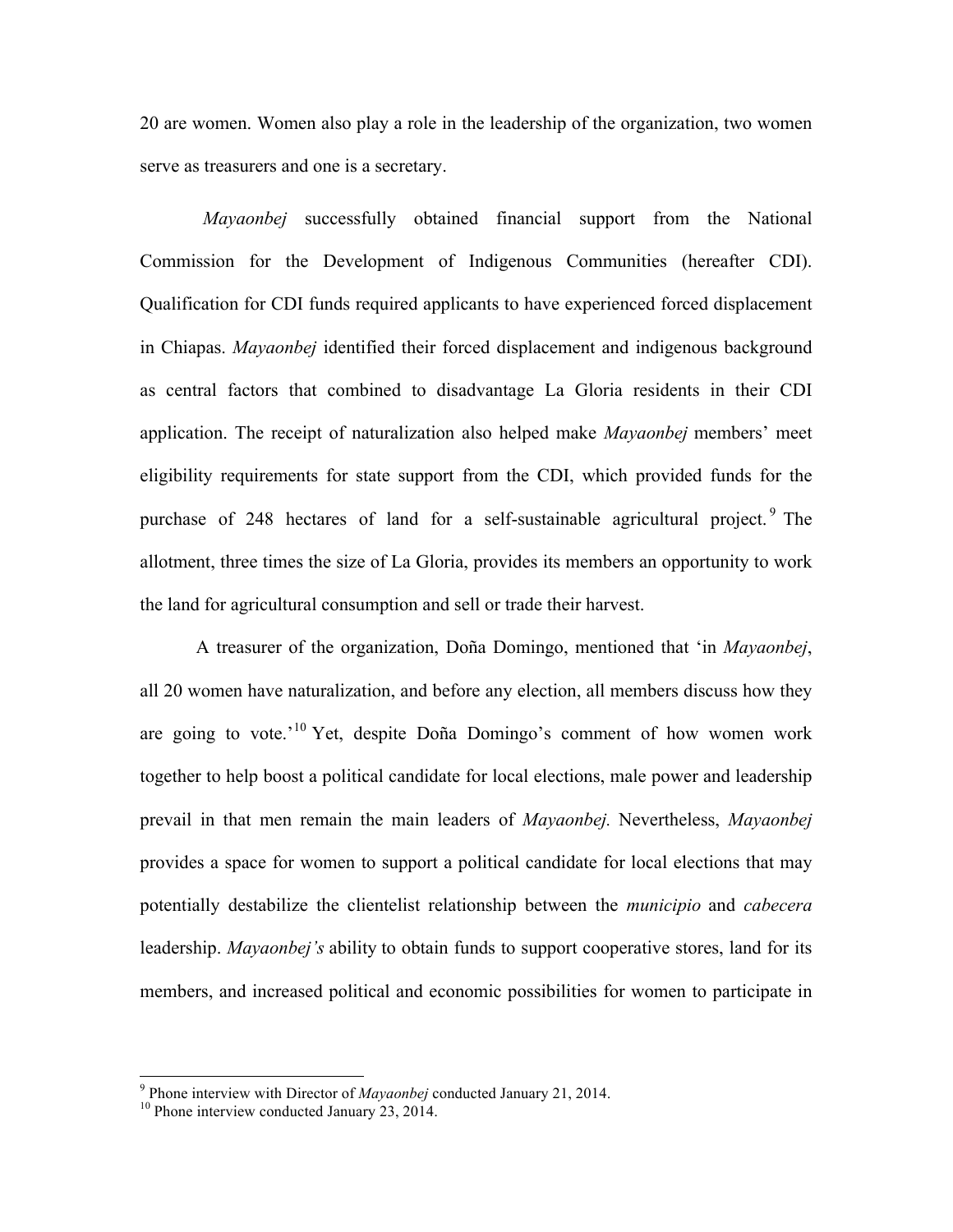civic life, has helped reinforce class distinctions and exacerbated gendered conflicts over power in La Gloria.

Women's involvement in civic organizations and party politics helps destabilize the normative gendered ethnic identity of indigenous Mayan women as ancillary to men. The specter of women's increased economic and political clout in La Gloria was compounded by the arrival of the *Prospera* program. The regularization of status and documentation of the ongoing economic inequalities, made the community eligible to receive *Prospera* stipends in 2002. As of 2015, 426 (or 93%) out of a total of 456 families in La Gloria received stipends.<sup>11</sup>

The *Prospera* program explicitly links gender equality – strengthening women's position in the family *and* society – as part of the program's goals of eliminating the intergenerational transmission of poverty (Castañeda and Aldez-Carroll, 1999). As a gender empowerment tool, the *Prospera* CCT program should, theoretically help increase the civic participation of women and further destabilize the centralization of power by *municipio* male leaders. To explore this further, this article provides ethnographic findings that challenge that narrative.

 <sup>11</sup> Information on the number of recipient families obtained from La Gloria's *Prospera* coordinators (May 29, 2015) and figure for total number of families obtained from the *Cedula Microregional* provided by Dr. Giselda Cruz Torres, physician at La Gloria's health clinic (May 23, 2015). Copy archived with the author and available upon request.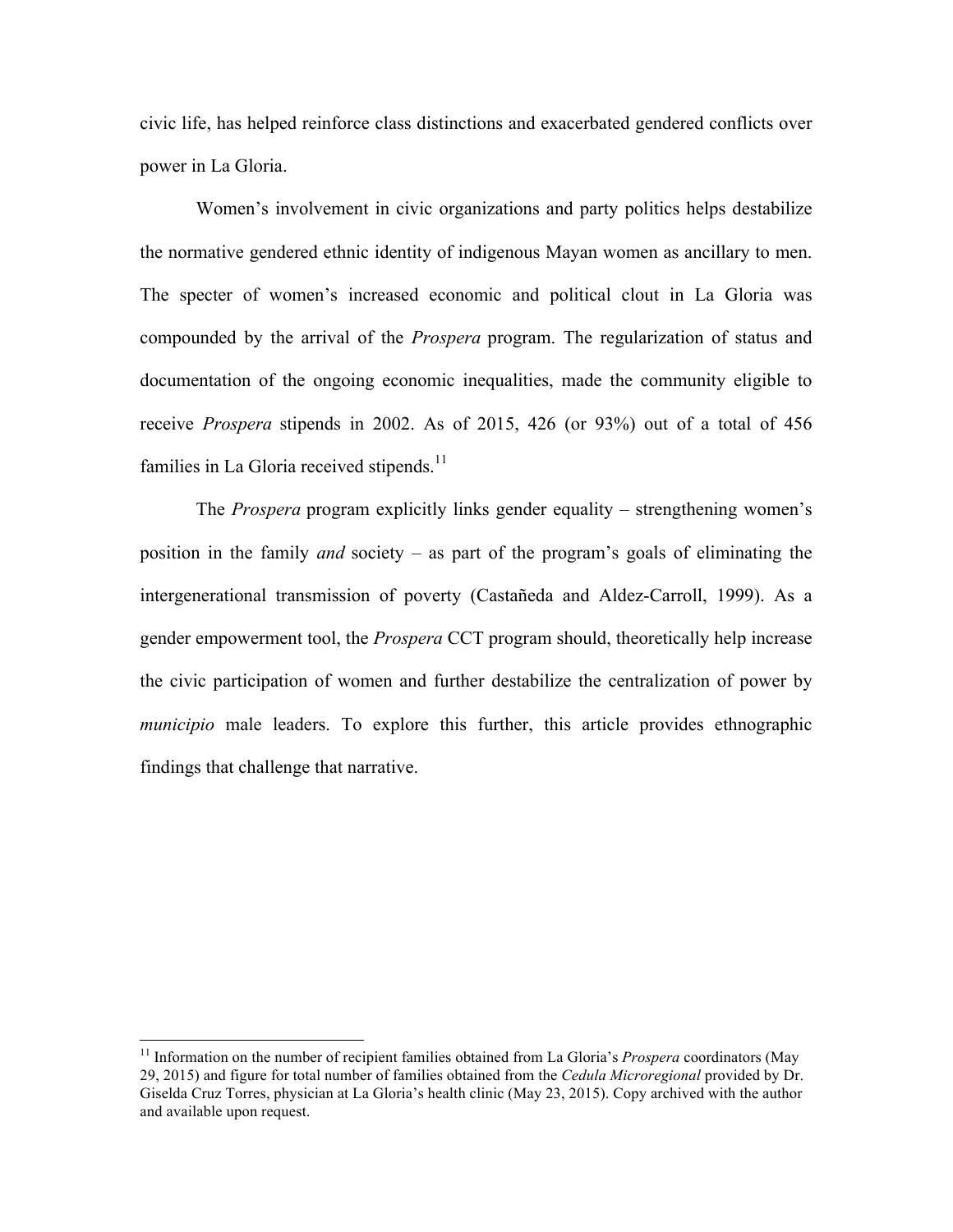#### **The** *Prospera* **Conditional Cash Transfer Program and Gender Equality**

The *Prospera* program relies on neoliberal governing tools that require greater responsibility for self-care and a corresponding retrenchment of the state to promote women's 'empowerment' and 'participation' in the household and community. This article asks the following questions: Does the *Prospera* program offer genuine new opportunities for women to increase their authority in La Gloria? How does the *Prospera*  program reshape struggles for indigenous autonomy?

The implementation of CCT programs in 29 'developing' countries (Fiszbein and Schady, 2009), with many containing gender equality goals (Lomelí, 2008), augments the significance of this question. Studying the neoliberal structures for compliance under *Prospera* will help illuminate some of the program's paradoxical consequences for stipendiaries (*titulares*), which include: the reinforcement of traditional gender norms and the erosion of ideals of community autonomy. This article's focus on how each of these factors impact indigenous women's political agency has important policy implications for the ability of CCTs to promote gender equality, respect the cultural autonomy of indigenous peoples, and poverty reduction in the global South.

The development of *Prospera*, and other CCT programs in the global South, coincides with what many scholars identify as the 'crisis of neo-liberalism' (Escobar, 2010). Neo-liberalism, commonly linked to the ascendance of the Chicago School of political economy, embraces the retrenchment of the welfare state and radical 'freemarket' policies that repudiates state regulation on trade (Brown, 2003; Klein, 2007).

'Free market' policies took off in Latin America following the regions' balance of payments difficulties, and reduced availability of external credit following the 1982 debt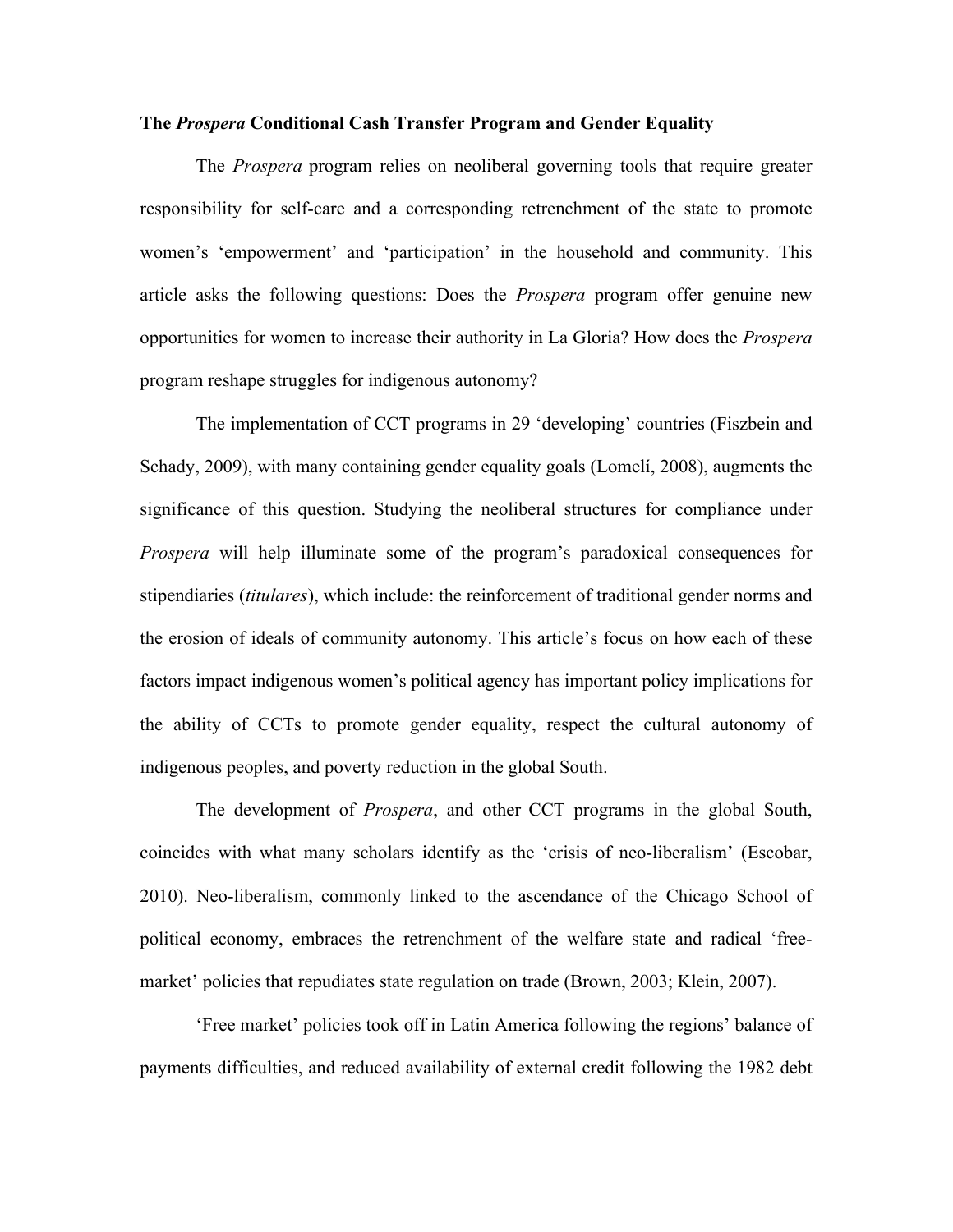crisis, which allowed the International Monetary Fund (IMF) to became the 'lender of last resort.' Placed in a unique position to dictate macroeconomic policy, the IMF recommended the same 'free market' policy package to all of Latin America: devaluation, reduction of fiscal deficits, decreases in real wages, the relaxation of controls on trade and capital flows, and elimination of subsidies (Pastor, 1989: 92). The introduction of these policies fostered a rise of inequality in Latin America (Pastor, 1987).

The rise of social inequality in Mexico created a social and political crisis of legitimacy, which compelled the administration of President Salinas to increase social expenditure and create the National Program of Solidarity (PRONASOL). Yaschine (1999) defines PRONASOL as a compensatory decentralized demand-based anti-poverty program that required the poor and extreme poor to benefit in the areas of social welfare, production, and regional development. Market-oriented economic reforms continued under PRONASOL. Ongoing corruption, mismanagement and clientelism, severely limited the program's ability to address the real causes of poverty (Yaschine, 1999). Some scholars (Pastor and Wise, 2004) argue that these same market reforms and 'safetynet' spending partially induced the 1994 financial crisis, which resulted in an expansion of poverty in more than half the population (Peck and Theodore., 2010: 199).

Government intervention in agriculture helped ameliorate the negative impact of domestic economic reforms and market liberalization policies by underwriting consumption in low-income households in Mexico. The 1994 financial crisis, however, accelerated attacks against PRONASOL. This led to the liquidation of this and other rural development programs along with access to agricultural credit, which helped secure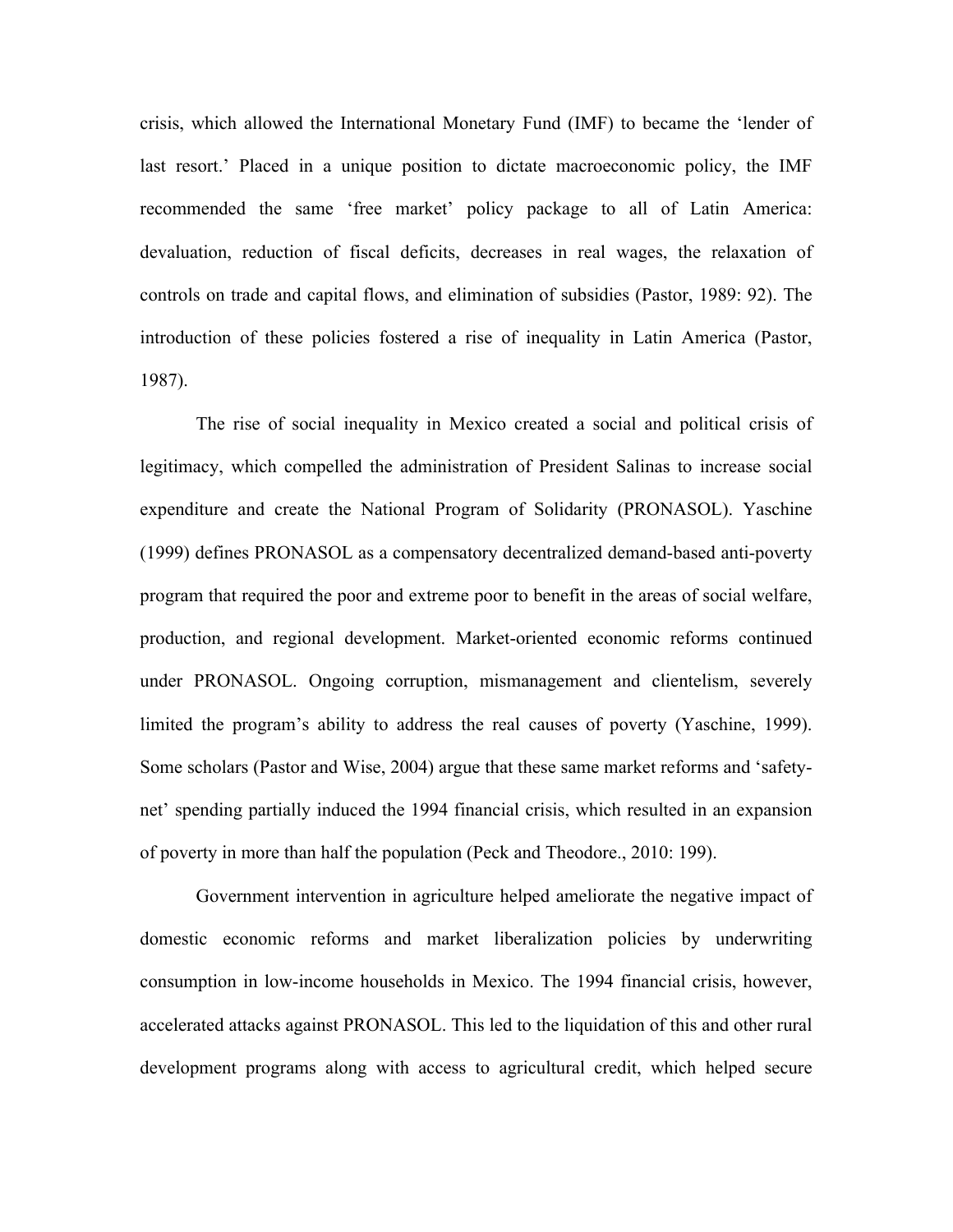market oriented reforms that presaged the passage of the North American Free Trade Agreement (NAFTA) (Tetreault, 2010).

The passage of NAFTA, however, did not stimulate sufficient job growth in Mexico, which faced a net loss of up to 300,000 jobs (Saldaña-Portillo, 2005: 756). Ongoing financial constraints compelled the administration of President Zedillo, to seek a more cost-effective approach, in line with a neo-liberal agenda, in designing an antipoverty program. Multilateral banks and state technocrats, ostensibly to increase the security of the poor, embraced a risk management approach that developed their capacity to 'cope, mitigate or reduce' their risks (World Bank, 2001: 1). 'Empowerment' under the risk-management approach maintained a neo-liberal aim, which involves '…*extending and disseminating market values to all institutions and social action*…' (Brown, 2003: 3; emphasis in original). These values underpinned the creation of the *Progresa* program in 1997, renamed *Oportunidades* in 2002, and *Prospera* in 2014.

Like PRONASOL, *Prospera* aims to alleviate extreme poverty in Mexico's rural, semi-urban and urban areas, but as a CCT program, it provides cash directly to beneficiaries rather than through intermediaries or bureaucracies. *Titulares* receive funds contingent on three nodes of civic engagement: health, nutrition and education.<sup>12</sup> The civic participation requirement distinguishes it from welfare programs, where unconditional money is given to needy populations. By 2009, 1.3 million (or 22 percent) out of nearly five million *Prospera* beneficiaries were indigenous (World Bank, 2009), but few studies exist on the program's impact in indigenous communities.<sup>13</sup>

 

<sup>12</sup> See Yaschine (1999) for historical background on the shift of anti-poverty programs in Mexico. 13 Ramírez (2006) identifies how *Prospera* stipends 'target' indigenous municipalities more than non-

indigenous ones, but makes no assessment of the program's qualitative impact. A study by Bando et al.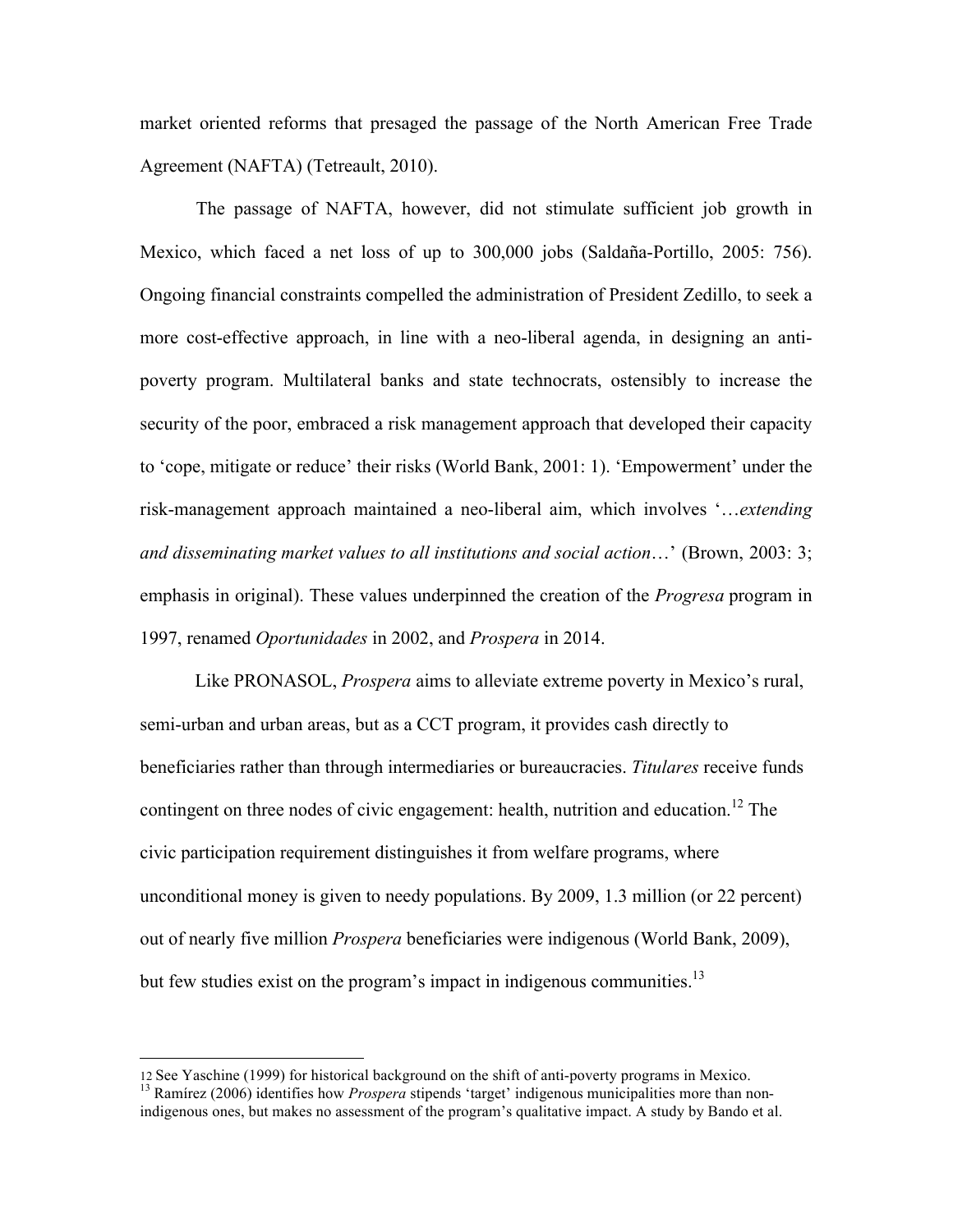To receive funds, five conditions must be met. Medical practitioners are responsible for documenting the first three conditions: 1. Household heads must attend monthly medical 'talks'; 2. Starting at secondary school, youth must also attend bimonthly medical 'talks'; 3. All recipient family members must have their weight, height, and girth measured by medical staff biannually; Teachers are responsible for documenting the last two conditions. 4. Youth must maintain an 85 percent minimum school attendance requirement; 5. Youth must also meet a 60 percent grade point average. Assuming that all five conditions are met, the Secretariat of Social Development (SEDESOL) makes bimonthly payments (Stecklov et al., 2005: 771; citing Adato Cody and Ruel,  $2000$ ).<sup>14</sup>

Part of the program's strategy to improve gender equity in recipient communities is the distribution of the transfers to mothers, who are viewed by policy makers as more 'responsible' than men in the maintenance of the family and the home. An evaluation of CCTs in the Americas revealed that programs generally 'yield more involvement by women in household decision making, improved self-esteem, and greater knowledge about health and nutrition' (Lomelí, 2008: 290; citing Villatoro, 2005). Nevertheless, contradictions exist on the ability of conditional cash transfers to realize gender equality.

The two primary mechanisms used to ensure receipt of cash transfers educational and health requirements - are framed as promoting gender equality. Molyneux (2006) distinguishes the *Prospera* program's gender equality measures as consisting of *equality* measures for girls, who receive greater stipends than boys, whereas

<u> 1989 - Andrea San Andrea San Andrea San Andrea San Andrea San Andrea San Andrea San Andrea San Andrea San An</u>

<sup>(2005)</sup> does make such an evaluation, but excluded states with the highest proportion of indigenous residents.

<sup>&</sup>lt;sup>14</sup> As of 2015, stipendiaries receive 950 Mexican Pesos (95 USD), an increase of 9 USD from 2014. Interview with Lorena (March 3, 2015).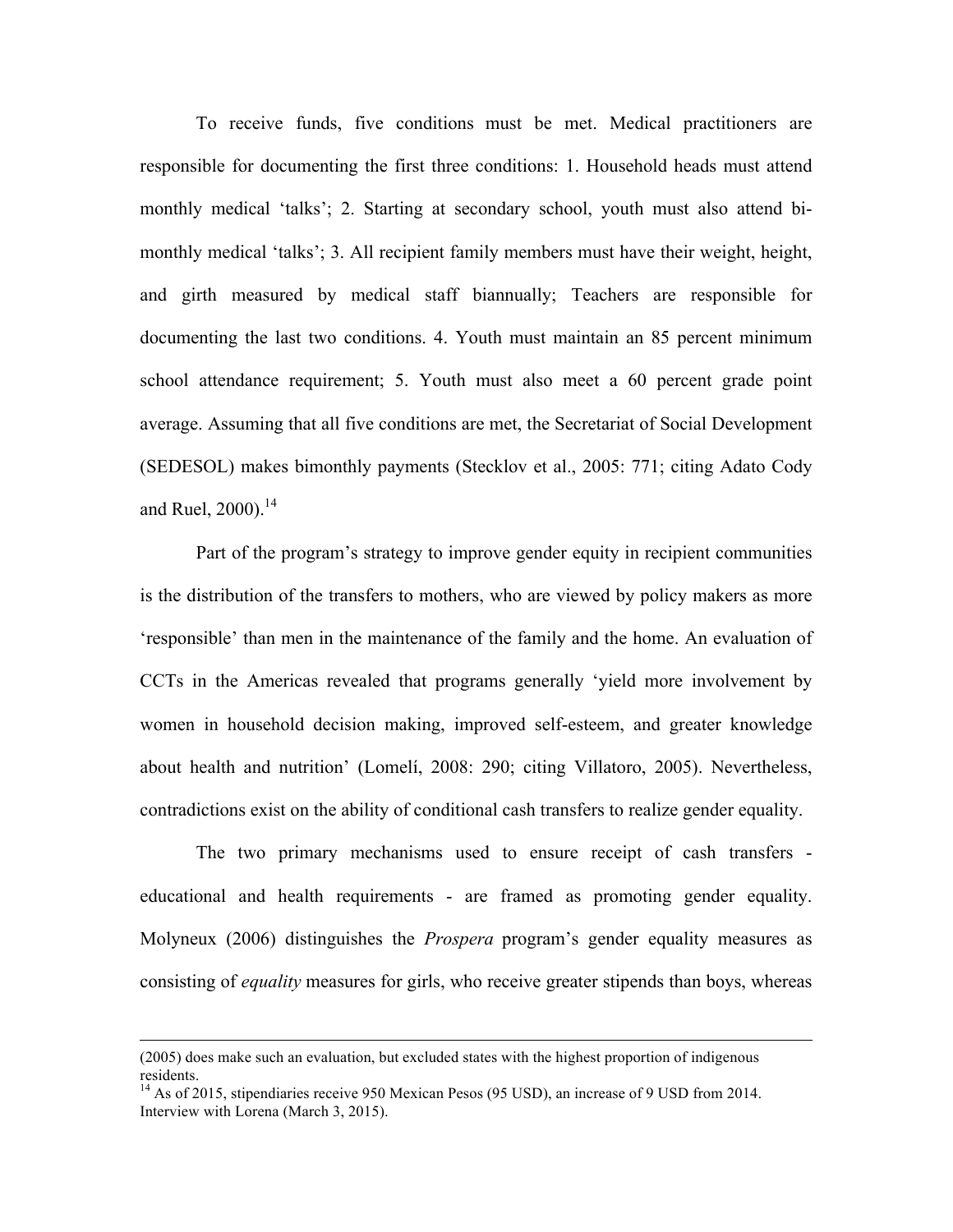*maternalist* measures target mothers for contraceptive surveillance. For instance, to close the gender gap in educational attainment, starting at middle school, girls receive 10 percent more in cash transfers than boys.<sup>15</sup> By providing increased incentives to young women, scholars argue that 'in the future they will keep their own children in school longer, yielding significant downstream effects on the health and nutrition of children' (Lomelí, 2008: 489; citing Morley and Coady, 2003).

As the indigenous generally have higher rates of impoverishment than the nonindigenous (Borja-Vega et al., 2007), the downstream effects of *Prospera* should, theoretically, benefit the indigenous population in the areas of health and education. Studies of the *Prospera* program's health component, however, reveal how attendance at talks, necessary to meet the conditional health requirements, discipline women to meet so-called 'appropriate models of motherhood and reproduction' as well as increase unpaid care-work responsibilities for women (Molyneux, 2006).<sup>16</sup> Other research reveals increased social monitoring by health care professionals that pressure indigenous women to comply with the uptake of contraceptives (Smith-Oka, 2009). Most alarming, González Montes and Mojarro (2012) reveal how one in four recipient women did not participate in the decision to receive sterilization. According to González Montes and Mojarro (2012) recipient women have less autonomy compared to women without the program, a larger proportion (30%) of non-recipient women made the independent decision to seek sterilization, whereas a smaller number (13%) of recipient women did so. These

<sup>&</sup>lt;sup>15</sup> The value of *Prospera* cash transfers in Mexico is equal to one half or two thirds of the full-time child wage (Schultz, 2004).

<sup>16</sup> See Zavala de Cosio (1992) for a review of joint poverty alleviation programs and family planning in Mexico since the 1970s.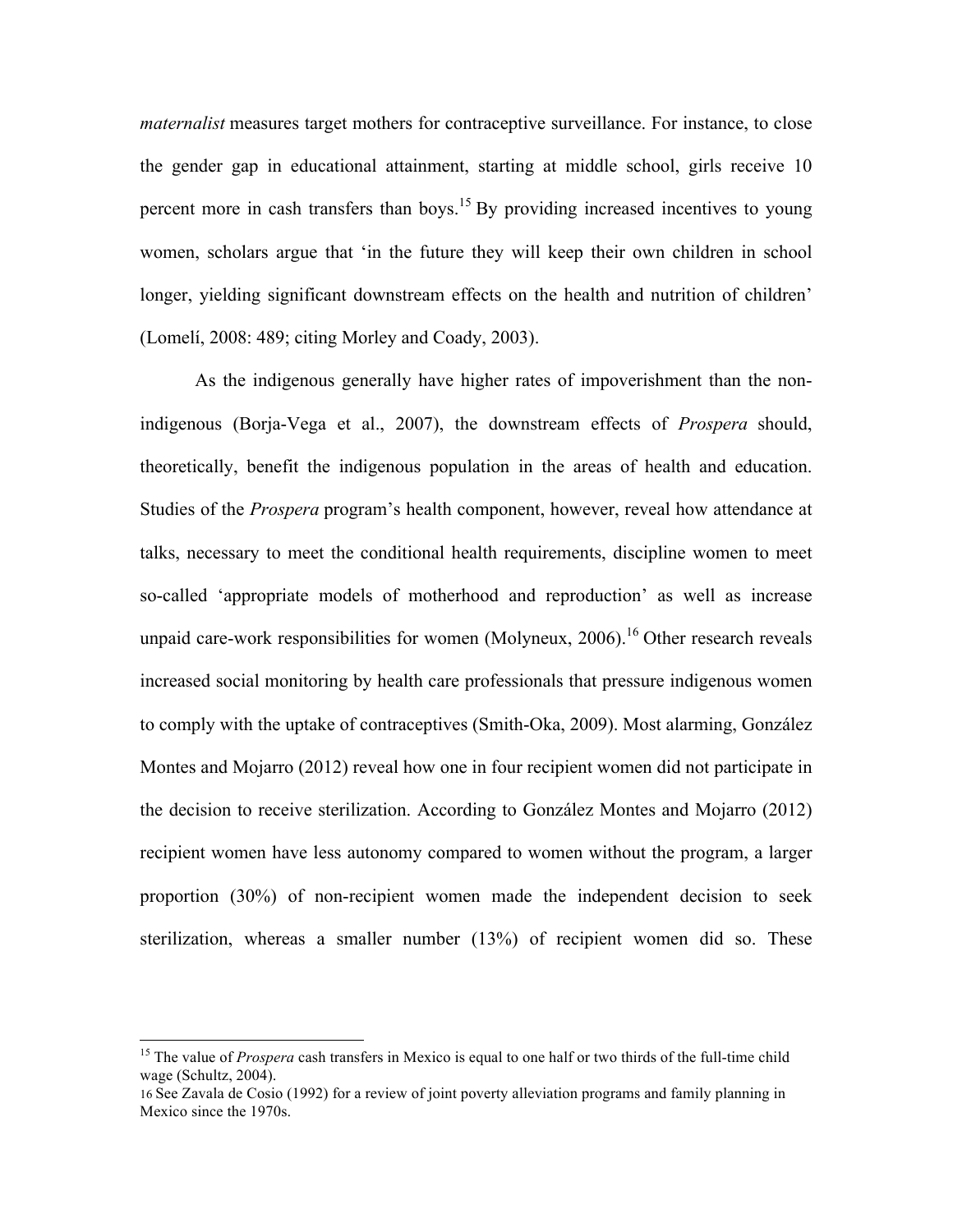ethnographic studies corroborate the World Bank's assessment of 'a lack of fit of poverty programs with indigenous interests and needs' (Giugale et al., 2001).

Evaluations of the *Prospera* program's education component have been mixed. An external evaluation that examined the impact of the *Prospera* program among *mestizo*  and indigenous populations found the program increased intergenerational schooling among indigenous females by two years (González de la Rocha et al., 2008). González de la Rocha et al.'s (2008) decision to restrict their sample to communities that have schools and healthcare centers nearby, who the scholars admittedly recognize are unevenly distributed and of poor quality in indigenous communities may help explain this finding. Their study contrasts to Behrman et al.'s (2011) study that utilized data obtained from Skoufias and McClafferty's (2001) evaluation of *Prospera* (then named *Oportunidades*), which excluded states with the largest percentage of indigenous peoples, and revealed no significant impact among older girls in secondary school enrollment. The exclusion of states with the largest percentage of indigenous peoples, who face greater educational inequities and higher rates of impoverishment, raises serious questions regarding the validity and generalizability of these studies for such communities, and the ability of CCTs to advance gender equity goals.

Indeed, a number of scholars emphasize how conditional cash transfer programs actually reinforce traditional gender roles and ignore the structural factors that fuel poverty (Molyneux, 2006, Molyneux, 2008a, Corboz, 2013, Largaespada Fredersdorff, 2006, García Falconi, 2004, Cohen and Franco, 2006). Missing in these studies, however, is an examination of how, in the process of reinforcing gender roles, CCTs may also be reshaping racial hierarchy. The case of La Gloria, provides an opportunity to examine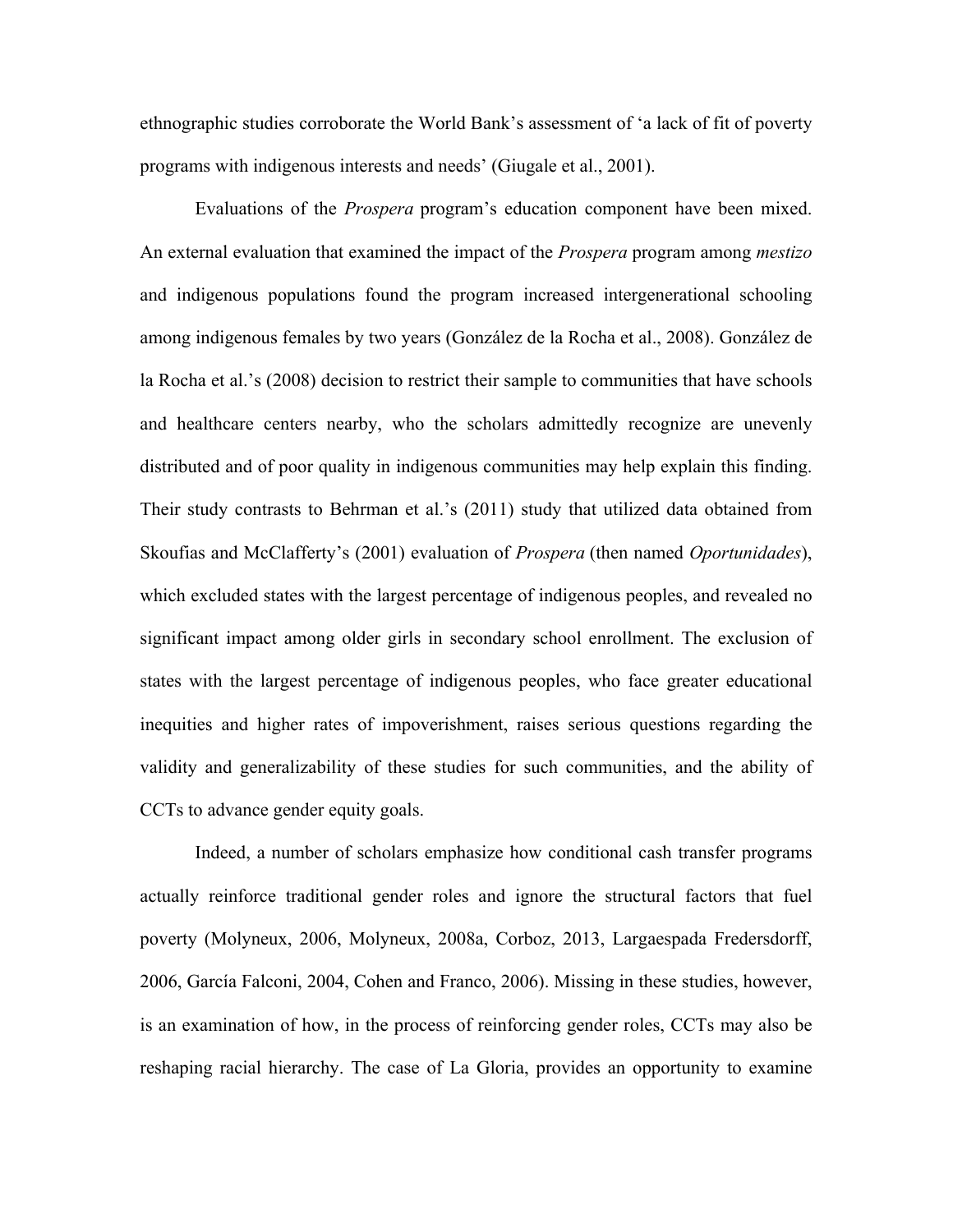how the *Prospera* program reshapes gender *and* race hierarchy, and the impact this has on the ability of indigenous community members to maintain a degree of autonomy from the state.

## **Neoliberal Governance, Conditional Cash Transfer Programs and the Remaking of Racial Hierarchy**

Scholars identify the objective of disseminating market values in new poverty agendas as reflective of a 'third-way' reformist approach to social policy (Giddens, 1998; Gledhill, 2001). This perspective 'takes an intermediary position whereby the state should be responsible for reducing inequality and redistributing wealth by turning the poor into responsible, self-actualizing subjects who are capable of lifting themselves out of poverty via entrepreneurial or other labor activities' (Corboz, 2013: 68). 'Third-way' neo-liberalism promotes a particular type of political rationality, 'as governmentality – a mode of governance encompassing but not limited to the state, and one which produces subjects, forms of citizenship and behavior, and a new organization of the social' (Brown,  $2003:1$ <sup>17</sup>

For instance, Ong (2006) views neoliberal policies as accentuating this process by rationalizing governing and self-governing in order to 'optimize' the introduction of market-driven calculations that can preserve market principles of discipline, efficiency, and competitiveness. Molyneux (2008b), however, identifies a relative absence of politics

 

 $17$  Michel Foucault (1980, 1988) proposed 'governmentality' as an analytic construct for connecting population to power beyond state-centered processes. Governmentality is a form of rule that draws on three forms of power: the first is through direct governmental bureaucracy that intervenes in macrosocial processes and individual behaviors; the second is governance through disciplinary institutions run by professional experts; and the third form of modern power is through self-governance of individuals (Greenhalgh and Winckler, 2005: 23).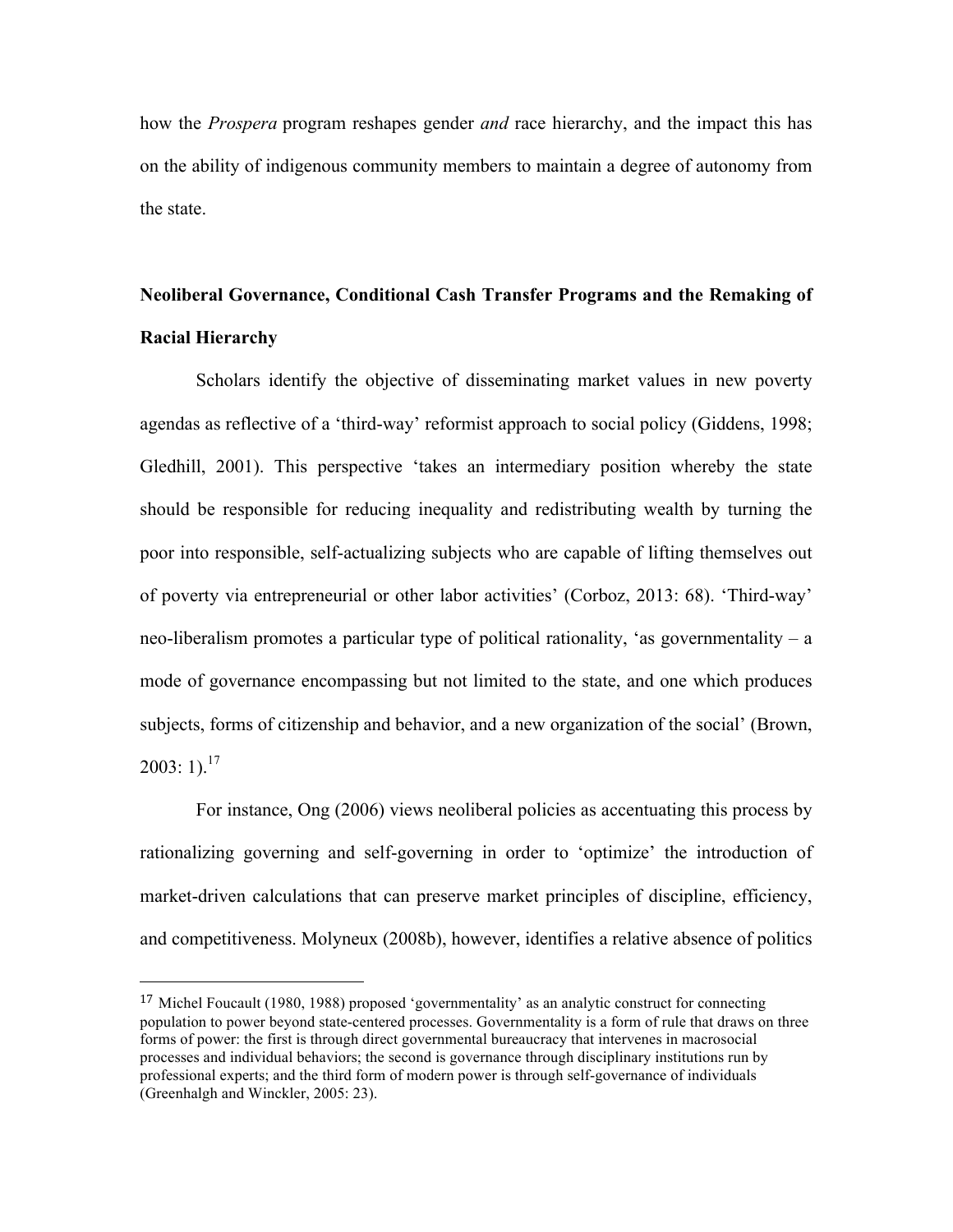in scholarship that examines neoliberalism. If politics is discussed, Molyneux (2008b: 786) argues, it is often subsumed to a depoliticized form of governmentality that frames civil society as colluding (unwittingly) in extending neoliberal hegemony. This article answers Molyneux's (2008b) call for a more nuanced analysis of neoliberalism, but also examines its impact on remaking gender *and* racial hierarchy in Latin America.

A growing number of scholars identify how neoliberal policies augment racial inequalities in Latin America and reshape racial ideology (Hale, 2005, Saldaña-Portillo, 2005). In Mesoamerica, racial ideology is structured by a ladino (non-Indian) discourse, which operates as a regulatory mechanism that structures race and gender categories, often in contradictory fashion, to distinguish differences between the Indian and non-Indian (Smith, 1990, Hale, 1996). For instance, one ladino discourse locates difference on phenotypic biological markers, while another, *mestizaje*, trumps culture over biology in determining ethnic difference (Nelson, 1999). These discourses operate simultaneously and are informed by sex, gender, and class inequities.

While *mestizaje* discourse works toward a unifying national identity that recognizes cultural difference, it does so in a manner that offers recognition by the secular state in exchange for compliance with neoliberal economic policies (Hale, 2005) that privilege bourgeois ideas of appropriate heteronormative sexuality (Smith, 2010). Scholars trace these ideas of sexuality to the colonization of the Americas, shaped by a logic of racialized sexual violence, which continues to structure post-colonial state policies toward indigenous populations (Smith, 2003, Mallon, 1996). Indeed, according to Blackwell (2012), the perception of indigenous people as more sexist, backward, and non-modern, persists. Contemporary ethnographic studies reveal a different picture from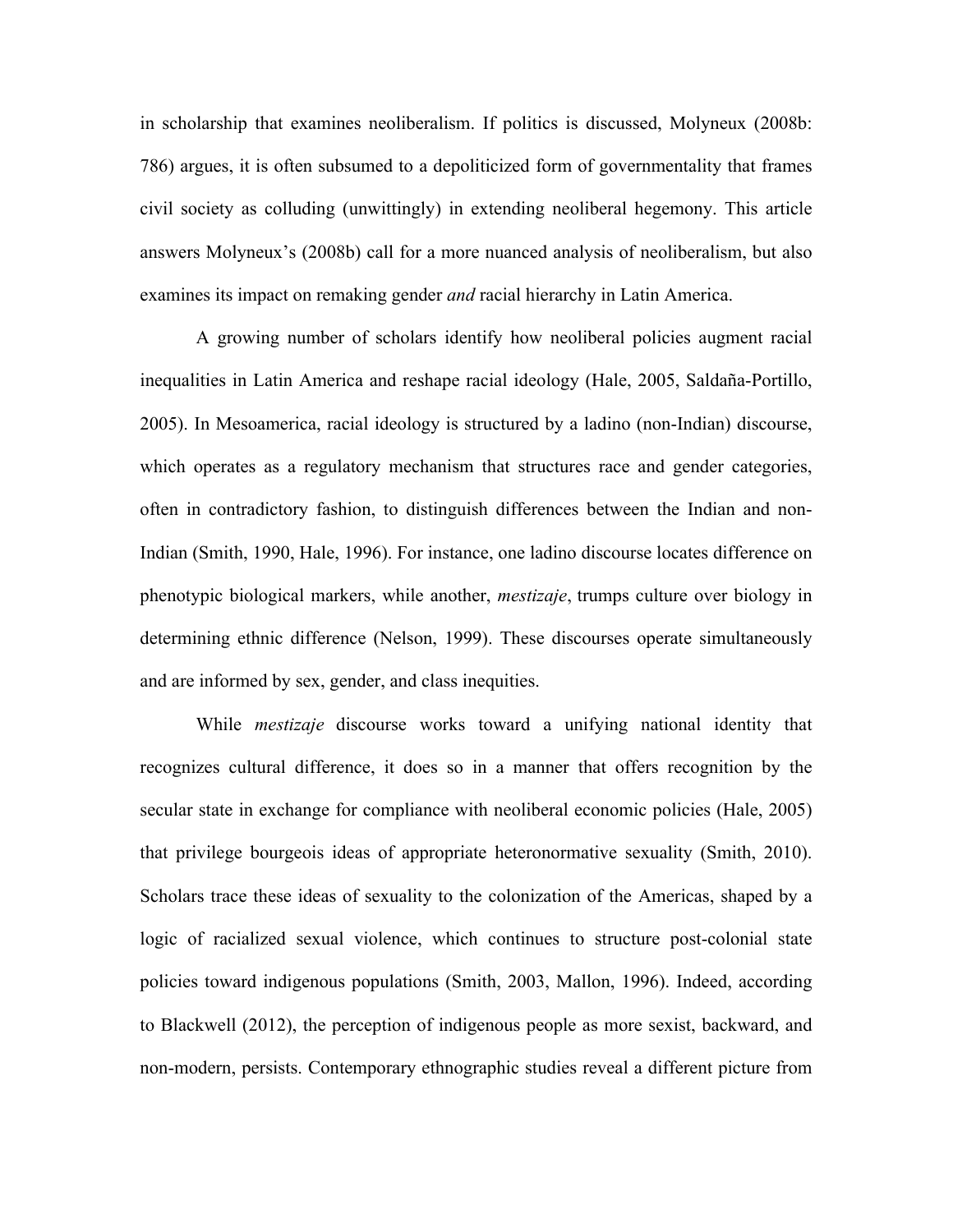the gender-based economic and social asymmetries of relatively closed corporate communities that characterized indigenous Mayan communities in the 1950s (Wolf, 1957). A confluence of factors that include: urban and international migration (Taylor et al., 2006, Rus, 2009), individual actors (Manago and Greenfield, 2011), and social movements (Blackwell, 2012) have helped women gain greater voice in indigenous Mayan communities.

Claims of an inherent inequality in indigenous communities revolve around hegemonic constructions of indigenous culture, which becomes a rationale for the postcolonial state to promote policies that engage in a 'paradoxical 'fixing' of indigenous identity (both supporting Mayan culture and 'repairing' it through ladinoization)' (Nelson, 1999: 209). My study of the *Prospera* program provides an opportunity to uncover how ladinoization underlies the development program's paradoxical consequences in an indigenous community, which ostensibly aims to empower women. The case of La Gloria builds on this literature and explores how the *Prospera* program, and its neoliberal features – conditional program requirements – reinforce gender divisions of labor, power and decision-making, across generations that raise questions on the program's ability to meet its aims of gender equality and community autonomy for indigenous populations.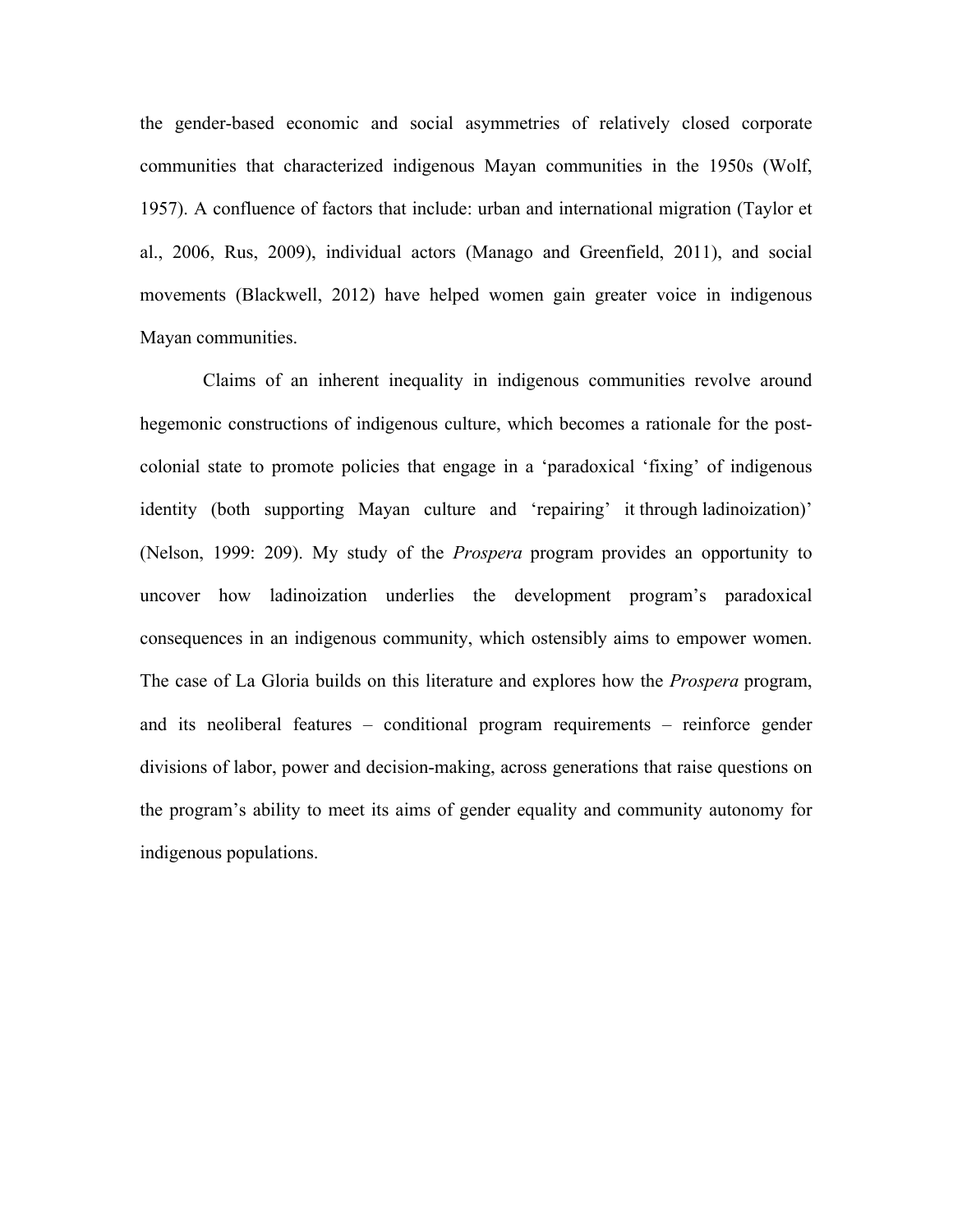#### **Methods**

This article is based on ethnographic fieldwork conducted between 2004-2007 and 2014-2015 that included participant observation, formal and informal interviews with indigenous Mayans in La Gloria and other participants enumerated below. I conducted archival research on indigenous Mayan communities as a Visiting Fellow at the Centro de Investigaciones y Estudios Superiores en Antropología Social (CIESAS-Sureste) in the early summer of 2004. Following a community wide vote, to ensure sound ethical procedures, La Gloria community members granted permission for my research in late August of 2004, which also included a photo-documentary component. Professional photographer and research assistant, Manuel Gil, co-directed the photographic documentation of community events.

Participant observation and ethnographic field notes at the community clinic, schools, and community assembly provided an opportunity to learn how *Prospera's* conditional requirements are enforced in each site. Structured and semi-structured interviews, directed by the researcher, included medical personnel  $(n = 5)$ , coordinators of the *Prospera* program in La Gloria ( $n = 3$ ), teachers ( $n = 10$ ), stipendiary students ( $n =$ 17), and head of households  $(n = 30)$ . I also administered a survey to a convenience sample of 78 high school students. The survey aimed to identify forces impinging on youths' lives that might compel domestic or international migration. All interviews lasted between one to two hours*,* were conducted in Spanish, and when permitted, were recorded. Two research assistants transcribed the recorded interviews, and all observational and interview data were subjected to content analysis.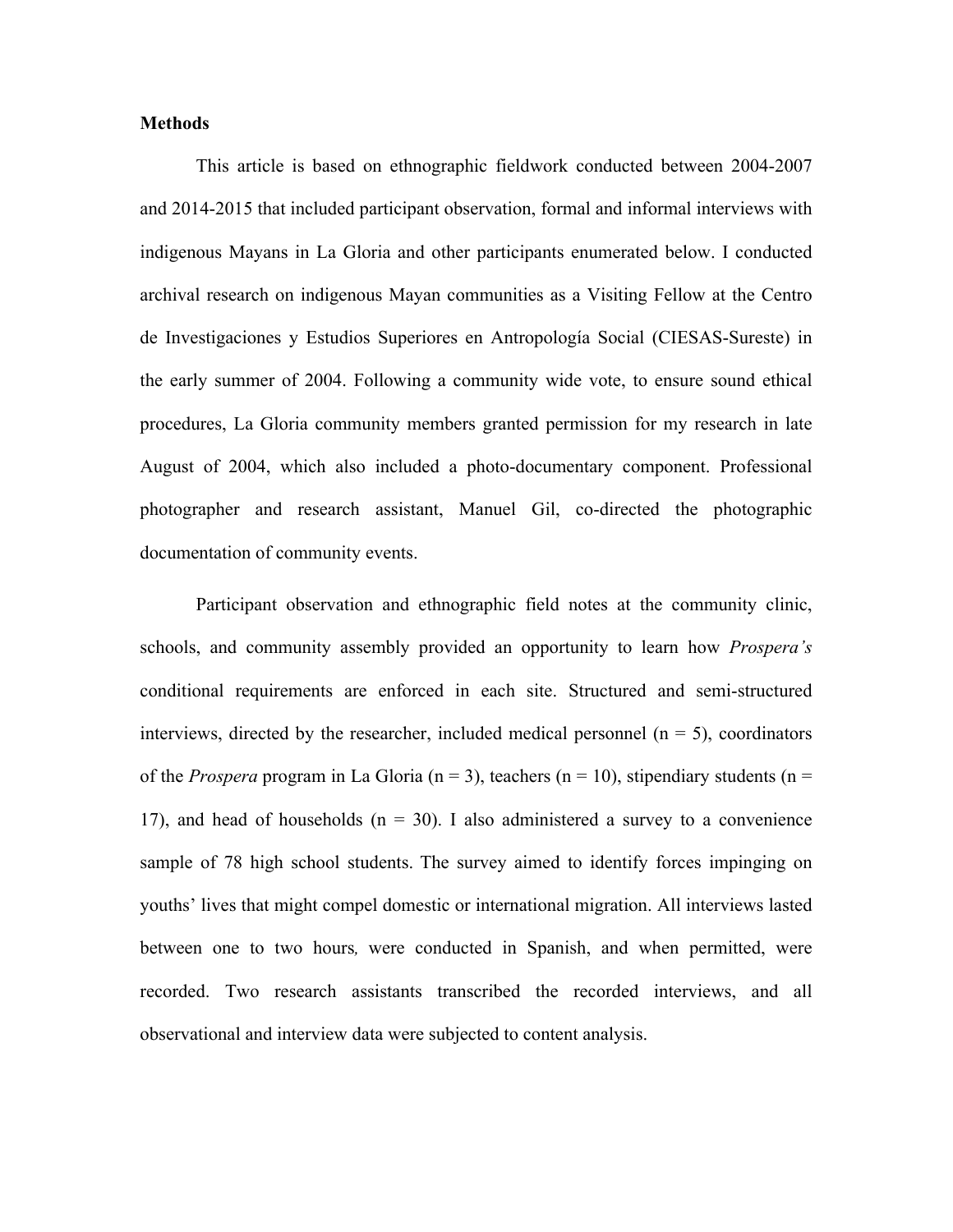#### **The Distribution of** *Prospera* **Stipends in La Gloria**

In 2007, three years after the start of fieldwork in La Gloria, female coordinators of the *Prospera* program gave the photographer and I permission to conduct participant observation and take photographs during the distribution of program funds. Heavily armed guards, who as a rule accompany *Prospera* agents, surrounded the premises of the salón. A long line of *Prospera* recipients patiently waited in the *salón* ready to provide *Prospera* agents with documents to confirm meeting conditionality requirements. At this point, a *Prospera* agent directed an officer to request that the photographer stop taking pictures. I informed the officer that we obtained permission to take photographs from the local female community coordinators.



Figure 1: A *Prospera* Program administrator, accompanied by armed security guard, confirms conditionality requirements are met to distribute stipends. Photographed by Manuel Gil.

The Program administrator, displeased with my response, asked an officer to approach the local male *municipio* leadership to reiterate his request for the photographer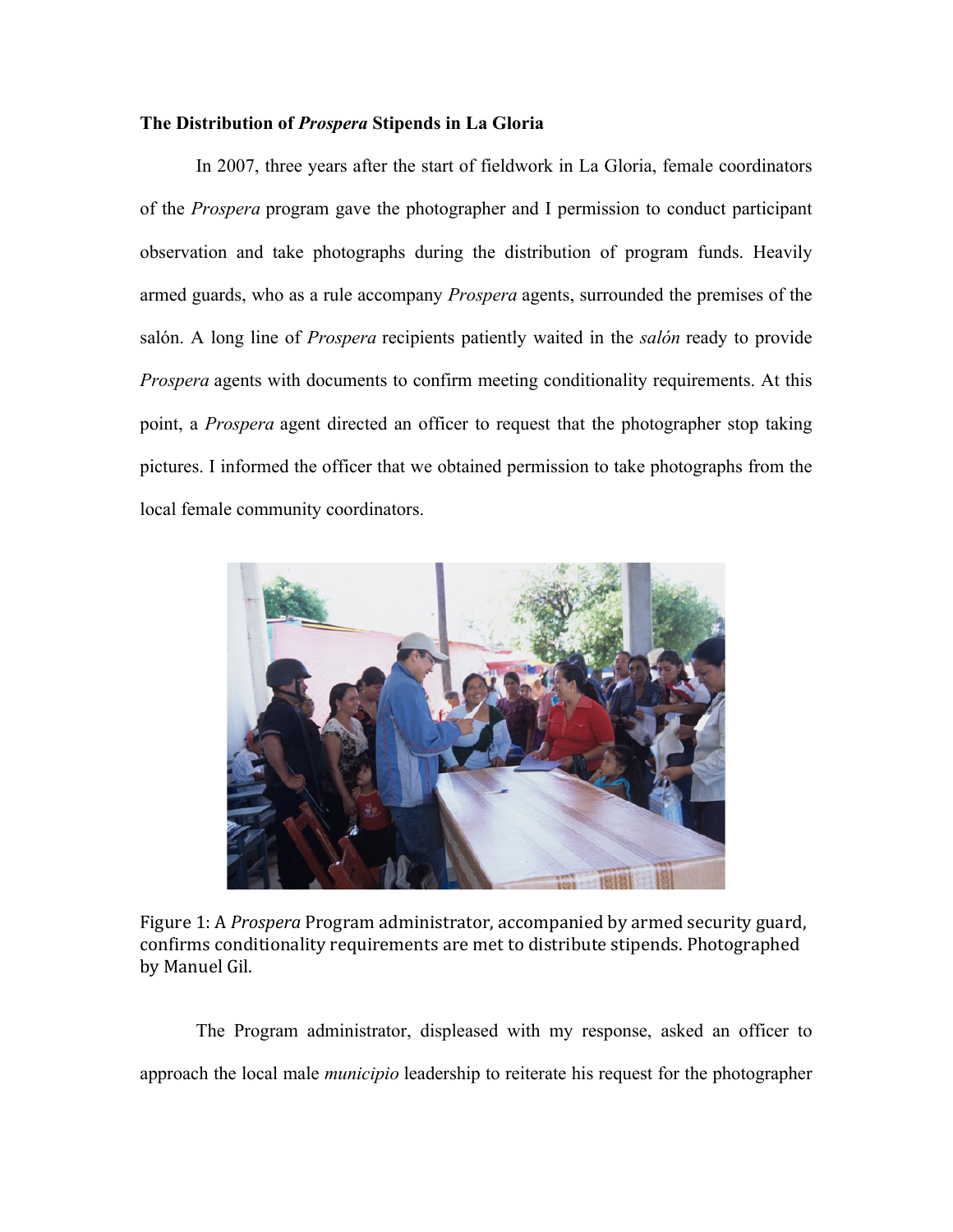to halt taking pictures. Almost immediately, the *municipio* leaders returned with the officer, and without ever once discussing the matter with the local *Prospera* coordinators, requested that all photography equipment be removed from the *salón*. To deescalate the situation, the photographer stowed all photo equipment and we left. As we were doing so a number of the male leaders surrounded us just outside the *salón*, and deliberated the possibility of placing us in the local jail or removing us from the community on the grounds that we did not request formal permission from the *municipio*.

Just then, Maria and her partner Tomás arrived and asked that the *municipio* leadership allow the community to decide if the photographer and I should be allowed to use photography and continue our project.  $^{18}$  Surprised by Maria and Tomas's intervention, one of the *municipio* leaders paradoxically argued that to allow us to take photographs during the distribution of *Prospera* funds posed the risk of the civil servants absconding with all the money, which many families depend on. If such a thing would happen, he argued, how would the male *municipio* leadership respond? The logic of his response, however, overlooked how taking pictures could help keep *Prospera* agents honest in their interactions with *titulares*. Fortunately, Maria intervened to argue that state *Prospera* agents are required to distribute funds to beneficiary families and our photographic equipment posed no threat to the agents or soldiers. Exasperated, the *municipio* leaders reiterated that no more photographs should be taken of the distribution of *Prospera* funds in the *salón*. Before departing, one added that a public meeting would be held to determine whether we could remain in La Gloria and continue taking pictures, but in the end there was none. By demanding that the community make a final decision

<sup>&</sup>lt;sup>18</sup> The community of La Gloria had voted in favor of our research in 2004.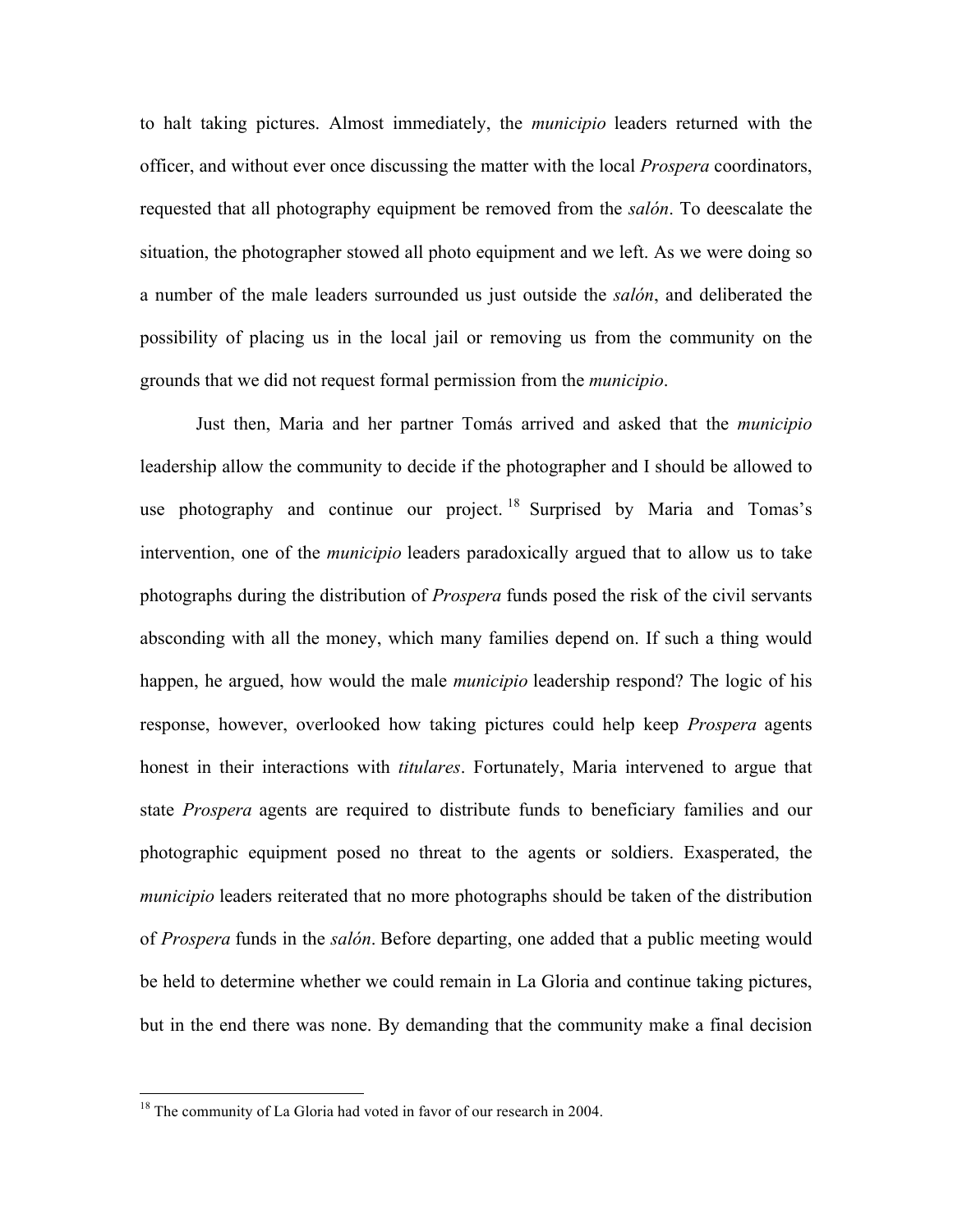regarding the use of photography in public spaces, Maria and her partner Tomás momentarily destabilized the masculine authority of *municipio* leaders.

What is instructive of this tense and conflict-ridden moment is that neither *Prospera* state agents nor *municipio* leaders approached *Prospera* female coordinators, who provided permission for the photographer and me to conduct participant observation and photograph the distribution of stipends. Instead, both aimed to speak *for* the interests of La Gloria's women, who are the direct beneficiaries of the program.

## **In the Name of Gender Equity:** *Prospera* **and the Reinforcement of Gender Hierarchy in the Household**

As an active recipient of the *Prospera* program, Lorena's<sup>19</sup> experiences offer an excellent opportunity to examine if meeting program conditions help strengthen women's positions in the family, reinforce unequal gender relations, or some combination of both. Since 2002, Lorena received a *Prospera* stipend, which helped supplement her family's income.<sup>20</sup> During this time, she was enrolled in high school, and meeting the program's academic and attendance requirements. She graduated in 2005, just at the time that the family learned that her father (who had migrated to the US in 2001) fractured his arm in a work related injury.

The father's injury and loss of employment seriously compromised the family's income. Lorena's mother, eager to care for her husband and find work on her own, quickly made plans to join her husband. However, continued receipt of *Prospera* cash stipends for three younger children posed a problem; the program requires a head of

<sup>&</sup>lt;sup>19</sup> Due to fear of losing *Prospera* stipends, my interlocutor requested use of a pseudonym to maintain anonymity.

 $20$  Interview dated September 17, 2006.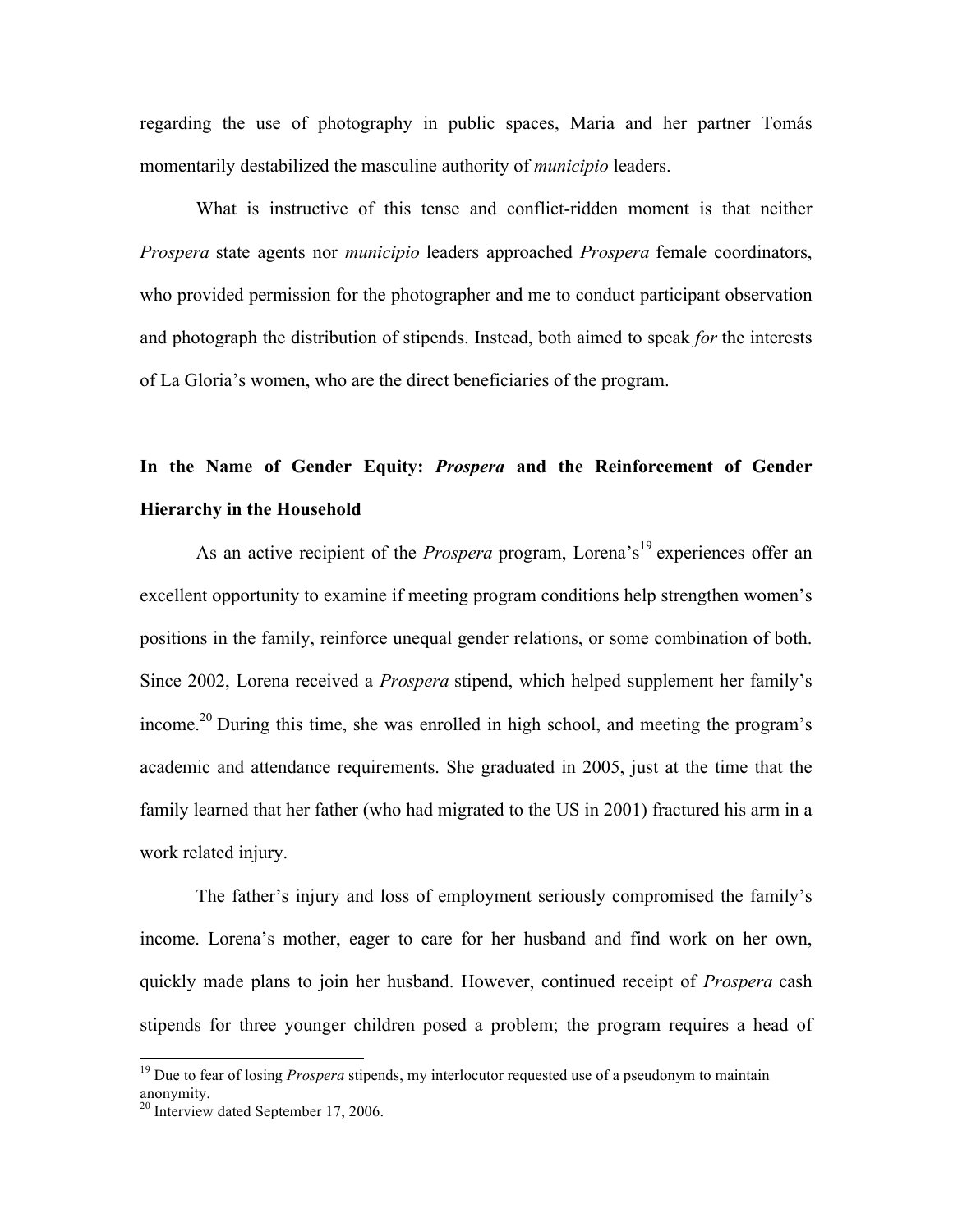household (over the age of 18) to be identified as a *titular*. With no one else available to serve in that capacity, Lorena agreed to be identified as the head of household<sup>21</sup> for receipt of *Prospera* stipends, and at age 19 assumed parental duties for her siblings.

While Lorena was saddened that she could not pursue her studies, she was fulfilling her familial duty – assisting her siblings in furthering their education and hopefully, their family's economic standing. Indeed, Lorena's sacrifice enabled both parents to send \$1,000 USD per month in remittances, which helped cover tuition costs for two of her seven siblings. But seeing her younger siblings continue their studies and not be able to pursue school herself weighed heavily on Lorena. The clash between her own educational aspirations, and her caretaking obligations, became evident during one informal interview when a tearful Lorena tried to understand why her parent's extended the timeline for her to return to school from one to two years. Follow-up interviews in 2014 and 2015 confirm Lorena continues to serve as a *titular* and has been selected to be a program coordinator.

Program coordinators are required by the SEDESOL, which administers the *Prospera* program, to complete F1 forms used to enroll prospective recipient families. Every recipient maintains a copy of this form, which contains household demographic information. *Prospera* requires all members of the recipient family to present themselves at the local clinic every six months, and without any privacy the nurse measures every family member's weight, height, and girth. If a member of the recipient family identified in the F1 form is absent, the *de facto* head of household can obtain a *constancia de* 

<sup>&</sup>lt;sup>21</sup> 'Household head' as specified by *Prospera* is defined as 'a person that makes important decisions in a household and who (due to age, experience, authority, respect, moral or economic dependency) is recognized as a leader by other household members. See: (http://www.sedesol.gob.mx/es/SEDESOL/Informacion\_del\_Programa\_Seguro\_de\_Vida), accessed May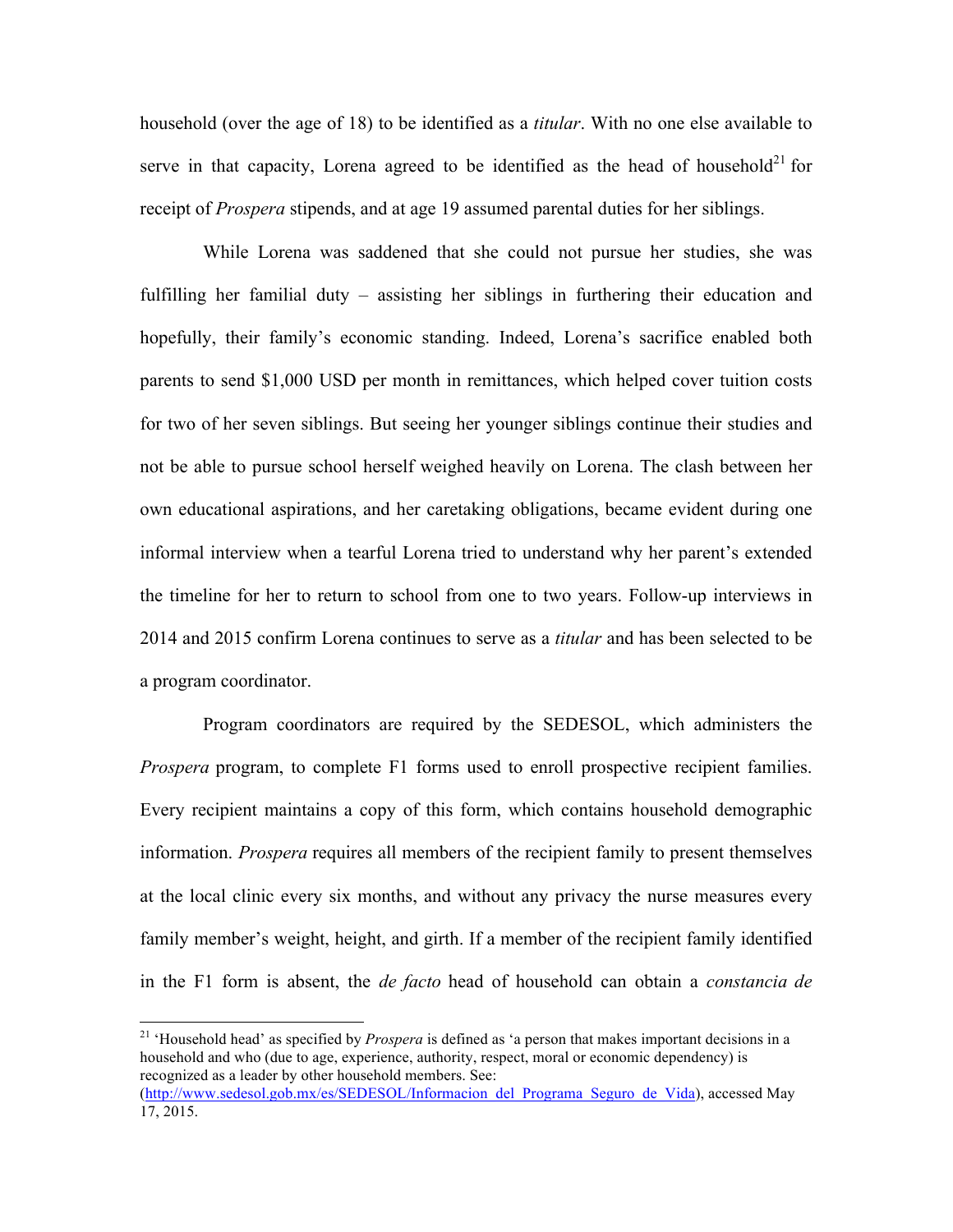*ausencia* (certificate of absence, hereafter *constancia*) from *municipio* authorities prior to the biannual medical exam. The *constancia* allows the disbursement of program funds to continue for a period of six months. If the absent family member does not return within this six-month period, program coordinators report the absent family member to SEDESOL, which cuts *Prospera* funds in half for the recipient household.

Recipients of the *Prospera* program in La Gloria are divided into five sectors, and each is assigned three program coordinators who share administrative responsibility in ensuring that *titulares* meet program requirements. Program coordinators reside close to the recipient households they oversee and maintain an informal record of the migratory patterns of absent family members of each recipient household. This informal record goes undocumented and is not shared with medical staff in the clinic, SEDESOL staff, or *municipio* leaders.<sup>22</sup> Four sector coordinators agreed to disclose information on the number of parental household members who emigrated to the U.S. and throughout Mexico to Lorena, who also compiled the same data for her sector.<sup>23</sup> Among recipient families (n = 426) there are 259 *titular* mothers who receive *Prospera* stipends and have husbands residing in the household. The number of *de facto* female head of households, as a consequence of an absent husband who migrated to the United States and within Mexico number 40 and 22, respectively (see table 2). Of the recipient head of household mothers with a conjugal partner  $(n = 321)$ , close to 20% have husbands who live and work outside of La Gloria. An additional 77 mothers and 19 fathers are recipient head of

<sup>&</sup>lt;sup>22</sup> A phone interview with Dr. Giselda Cruz Torres, physician at La Gloria's health clinic (May 26, 2015) and with a *municipio* leader (May 27, 2015), confirmed how both do not compile a record of the migratory patterns of absent household members in recipient households.

 $^{23}$  Due to high rates of illiteracy, only one coordinator per sector is literate and is responsible for keeping a written record of *Prospera* recipient households. Consequently, other coordinators could not be interviewed to verify data provided by the four coordinators interviewed by Lorena.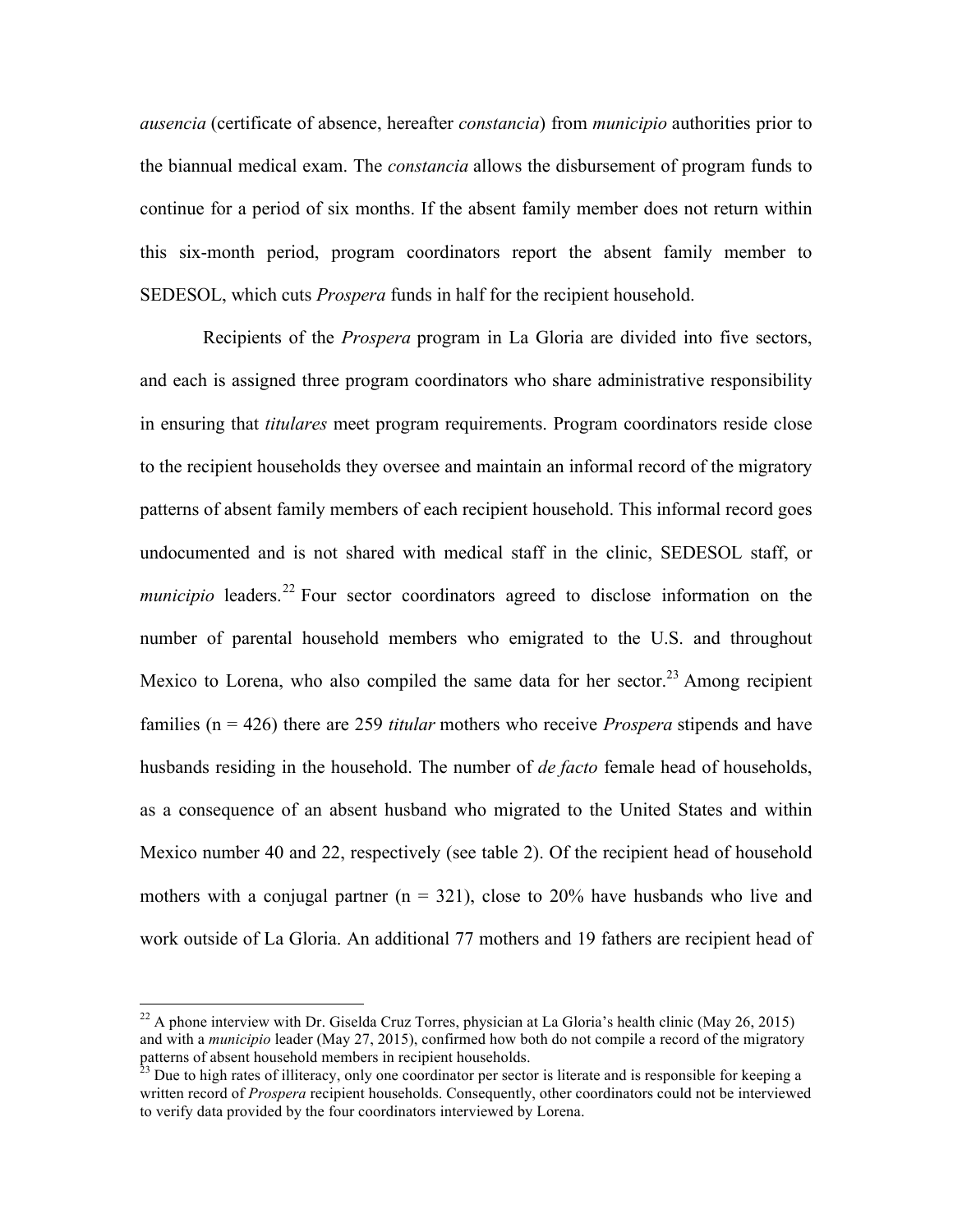| households under the <i>Prospera</i> program following the death or separation of their |  |  |  |  |  |  |
|-----------------------------------------------------------------------------------------|--|--|--|--|--|--|
| conjugal partner. $^{24}$                                                               |  |  |  |  |  |  |

|                                   | Fathers  | Fathers  | Fathers   |
|-----------------------------------|----------|----------|-----------|
|                                   | based in | based in | based in  |
| <i>Prospera titular</i> recipient | НS       | Mexico   | La Gloria |
| Head of household mothers         | 40       | າາ       | 259       |

Table 2: Husbands who emigrated to the U.S., throughout Mexico, or stayed in La Gloria.

Additionally, I discovered how despite the program's conditional health component requirement for heads of household to attend monthly medical 'talks' on hygiene, mothers primarily attend these monthly talks, which largely focus on contraceptive use as opposed to more general hygiene issues. Lorena, moreover, confirmed that six other unmarried women between the ages of 18 to 22 were also identified as *titulares* under *Prospera*. Of these women, three have both parents and one has a widowed mother in the US. In contrast, only two single men were identified as *titulares* under the *Prospera* program, taking parental duties for their nephews – each as a consequence of the death of grandparents who previously served as these children's guardians. Two female and both male *titular* youth have a father residing with them; all paternal figures preferred not to be identified as *titulares*. The proportion of *de facto*  recipient head of household mothers who do not have a conjugal partner  $(n = 139)$  in La Gloria is 32%, while the number of recipient youth ( $n = 9$ ) is 2% of the total number ( $n =$ 426) of recipient households.

 $^{24}$  Specific information regarding the number of conjugal partners who died, or those who separated and possibly pursued domestic or international migration is unknown.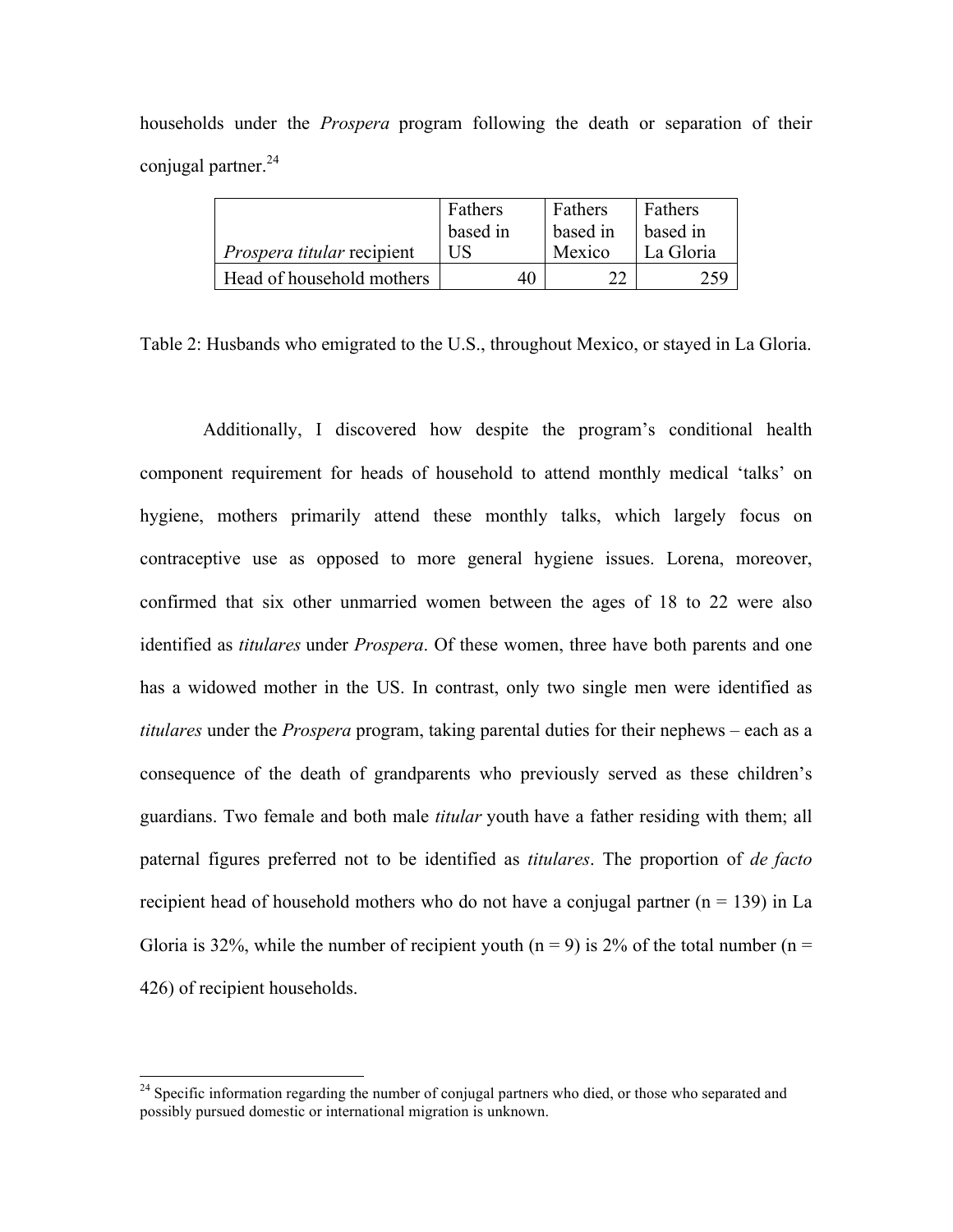All *titular* youth, like recipient mothers and fathers, must attend bi-monthly 'talks' at La Gloria's clinic to meet health conditionality requirements.<sup>25</sup> Lorena's case, along with other young *titulares* who remained in La Gloria to care for their younger family members, illustrates the paradoxical implications of the *Prospera* program, which ostensibly aims to empower women, but in many ways reinforces gender divisions of labor across generations.

#### **Discussion**

The violent military displacement from Guatemala and Mexico's prolonged denial to grant refugee status and citizenship helped create conditions that reinforced poverty in La Gloria. Following the distribution of naturalization documents, La Gloria's residents were now able to form civic associations like *Mayaonbej*. Naturalization and many years of outright neglect, a consequence of racist *mestizaje* policies, also made La Gloria eligible to receive *Prospera* stipends. The civic organization, *Mayaonbej*, provides an opportunity to contrast the *Prospera* program's ability to meet its gender equality goals to a local development program.

*Mayaonbej's* successful financial support obtained from the CDI – a process that involved identifying its constituents as former refugees, indigenous peoples, and Mexican citizens – illustrates how ethnic, national, and migrant identities are utilized to strategically engage with the state to further local development goals. While *Mayaonbej's*  successfully obtained CDI funds to purchase a sizable plot of land for self-sustainable agricultural projects for its constituency, it also reinforced class and gender distinctions.

 <sup>25</sup> Interview, dated January 7, 2014. Due to fear of losing *Prospera* stipends, these young *titulares* declined to participate in the study.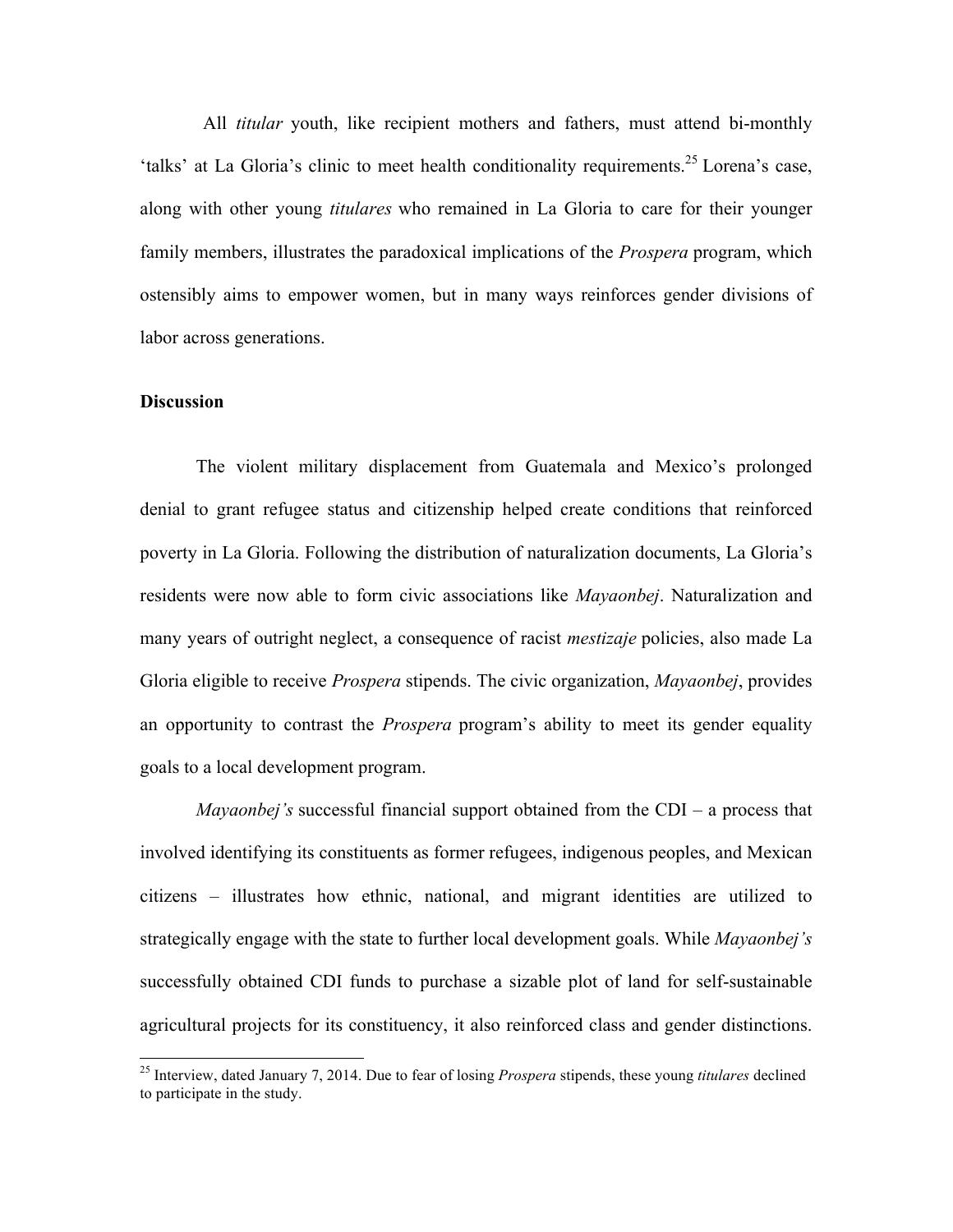For instance, *Mayaonbej* helped create development projects that include women-led cooperative stores, providing them an opportunity to supplement their incomes. The success of *Mayaonbej*, however, has produced resentment and tension with the *municipio* leadership, who view *Mayaonbej* as a threat to their control of the larger community. These divisions, previously contained within the community, took on new form following the distribution of naturalization documents, which provided residents the opportunity to participate in party politics. The large number of women, some of whom hold local leadership positions in *Mayaonbej* (albeit subordinate to men) and the federal state run conditional cash transfer program *Prospera* compounds intra-communal conflict in La Gloria.

Findings in La Gloria reveal contradictions and tensions that undergird the implementation of the *Prospera* conditional cash transfer program. One of the *Prospera*  program's goals includes the promotion of gender equality. Participant observation and photographs taken of the distribution of funds in the *salón* revealed how program staff asserted their taken-for-granted authority to oppose the use of photography and refused to confer with local female program coordinators who provided permission to visually document the event. When the armed security guard alerted La Gloria's *municipio*  authorities of the *Prospera* program administrator's disapproval of the use of photography during the distribution of program stipends, the *municipio* authorities promptly reiterated the request to stow all photo equipment. While the designated function of *municipio* authorities is the preservation of community unity and limiting external intervention, they all too quickly disregarded the agency of La Gloria women who provided permission for the photographer and I to take photographs and conduct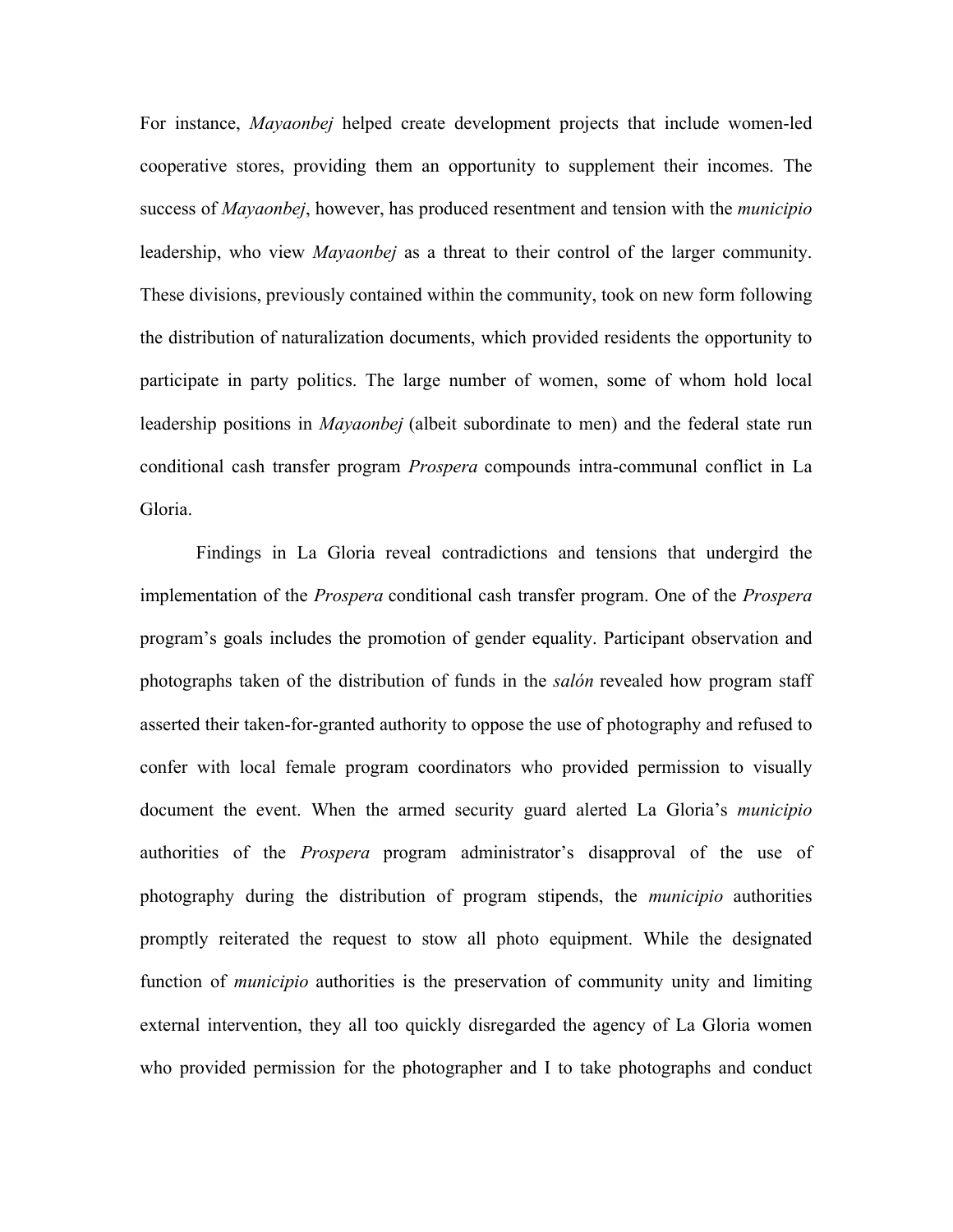participant observation. Only two community members risked opprobrium and defended our actions, and in the process questioned the centralization of community authority in the *municipio*.

That incident revealed the ongoing gendered power dynamics that undergird the ambivalent alliances between state agents of the *Prospera* program and *municipio*  authorities in the community. Local coordinators of the *Prospera* program in La Gloria create a space where women can engage in political action. *Municipio* authorities, acutely aware of the overrepresentation of women – who following the distribution of naturalization documents can participate in electoral politics – view such spaces with distrust. To allow women to have full autonomy of public spaces is viewed as a threat to the ruling party's control of the *cabecera* and the androcentric consolidation of community authority by the *municipio*. Consequently, *municipio* authorities prohibit women from addressing political matters in *Prospera* related gatherings (Ruiz Lagier, 2007: 277), which contradicts the program's gender equality aims to increase women's decision-making in households and communities. This finding reinforces Carole Browner's (1986: 95) analysis of indigenous communities in Mexico: 'Caught between conflicting competing pressures emanating from the federal government and local populations, *municipio* authorities often act ambivalently when they are subject to efforts at state incorporation through the establishment of… development projects.' This ambivalence, I argue, stems from larger on-going negotiations on how gender power relations are shaped within the larger struggle for indigenous community autonomy in La Gloria.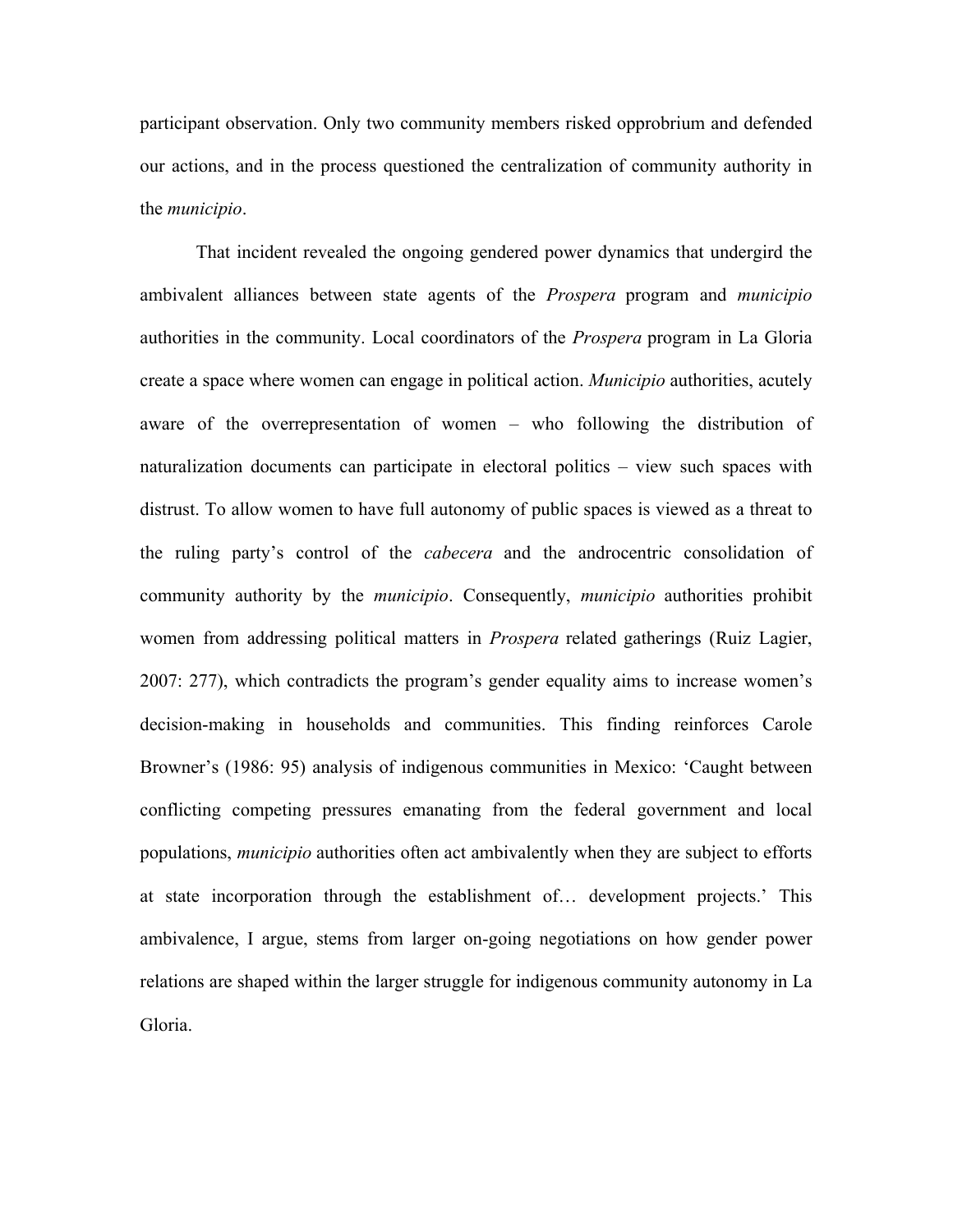It should be noted, however, that some indigenous communities aligned with the Ejército Zapatista de Liberación Nacional (EZLN) do not act ambivalently regarding efforts by the state to incorporate indigenous Mayans to development programs. Instead, the EZLN views the *Prospera* program and other development programs provided by the state as vehicles to divide the struggle for indigenous autonomy (EZLN, 2014).<sup>26</sup> While it is beyond the scope of this article to examine how the *Prospera* program may serve as tool by the state to undercut pan-Mayan political alignments, recent scholarship makes it clear that it is an issue worthy of debate (Mora, 2008).

Despite the effort of political parties to attract greater electoral participation among La Gloria residents, like in many – though not all – indigenous rural communities in Mexico women continue to face restrictions to electoral politics (Fox, 2007: 536). The women of La Gloria, however, are quite cognizant of their numerical advantage over the men in the community, which provides them a degree of political capital. As Doña Domingo illustrated, despite the *municipio* leadership's demand that women not address political matters during designated meetings pertaining to *Prospera*, they utilized the space offered by *Mayaonbej* to explore alternative political options outside the *cabecera municipio* alliance. It is through *Mayaonbej* therefore that the women gained greater space to discuss the political possibilities they might have to bring about electoral change

<sup>&</sup>lt;sup>26</sup> In one case, the EZLN identify how members of a paramilitary group that raided the community of La Realidad in the Municipality of Las Margaritas, clamored women in their party to come to their aid, reminding them of the government's statement that receipt of the *Prospera* program was contingent on assisting them in their violent attack, which resulted in the assassination of José Luis Solís López (http://www.elkilombo.org/ezln-homage-to-companero-galeano/#\_edn1), accessed April 2, 2015. See also a report by human rights observers from the Center for Human Rights Fray Bartolomé de Las Casas, AC. (http://www.frayba.org.mx/archivo/boletines/140505\_boletin\_16\_agresiones\_jbg.pdf), accessed April 2, 2015.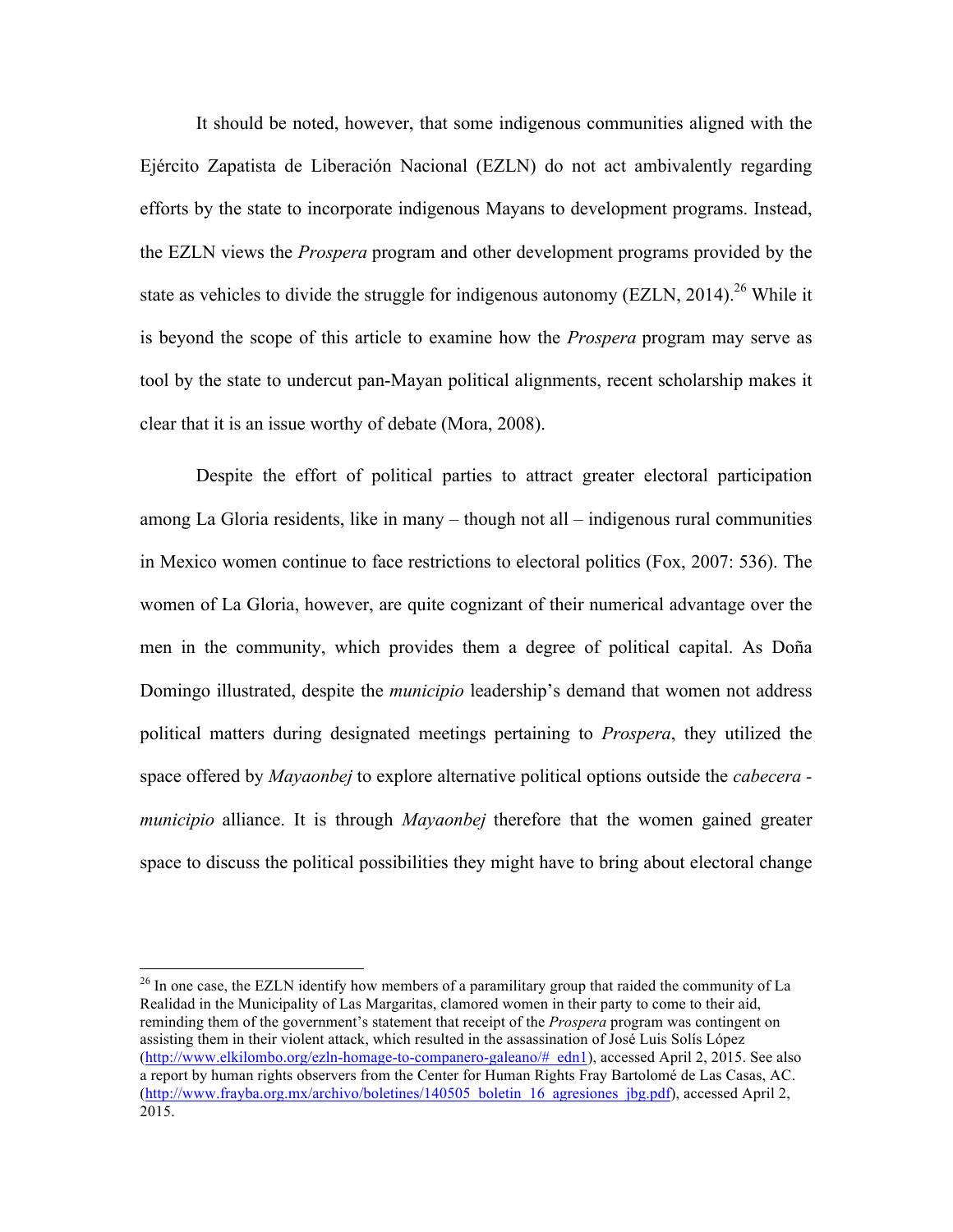in the *cabecera*, weaken the *municipio's* parochial hegemony in community affairs, and grant residents of La Gloria a degree of autonomy.

Autonomy for women, however, comes into question by the conditional requirements attached to the *Prospera* cash transfer program. The gendered expectation for young women to remain in the community, and fulfill household obligations is an ongoing pressure. The *Prospera* program, which requires recipients to remain in La Gloria for receipt of cash payments for the nutrition and ongoing education of their dependents, compounds these pressures. Both these factors, along with an established culture of migration that favors men, help explain the number of *de facto* head of households mothers with absent husbands who either pursue international  $(n = 40)$  or domestic  $(n = 22)$  migration to supplement stipend funds with remittances.

When youth reach age 18 they too can be identified as *titulares*, which some parents have utilized as a strategy to pursue international migration and have their elder progeny (mostly women) identified as *titulares*. The case of Lorena provides a poignant example of how the program's provision of cash transfers to women, particularly former student recipients of the program, are the very subjects who are supposed to directly benefit the most from the program's gender equality measures. Instead, these women are required to attend periodic health 'talks,' which restricts their mobility and potentially exposes them to invasive forms of contraceptive surveillance. These findings reveal how the *Prospera* program falls short of its gender equality goals and may actually restrict women's autonomy in families and communities.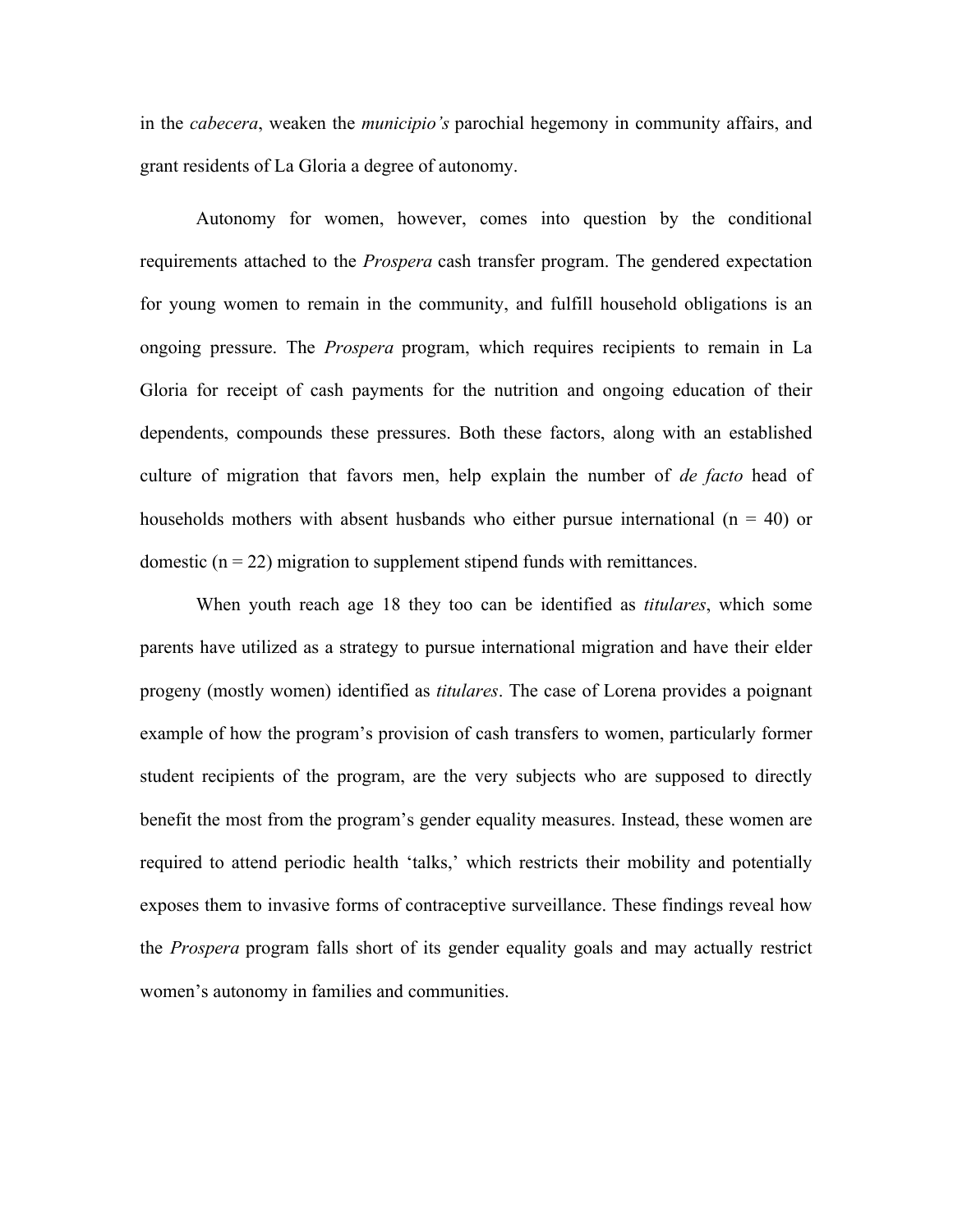#### **Conclusion**

My aim in this article has been to refine assumptions of Mexico's conditional cash transfer program, *Prospera*, and the impact its gender equality measures have in the lives of indigenous women, their families, and community. I argue that the *Prospera*  program serves as an example of what scholars call neo-developmentalism, which Escobar (2010: 20) defines as 'forms of development understanding that do not question the fundamental premises of the development discourse of the last five decades, even if introducing a series of important changes.'

One of these important changes is the inclusion of gender equality discourse, but the cooption of gender by governments in Latin America has increasingly made gender and cultural rights a part of neoliberal governmentality (Lind, 2003, Schild, 2000). My findings builds on this scholarship, and reveals how neoliberal forms of governance underlie the *Prospera* program, which reshape power relations across gender and ethnicity – through a process of coercion and consent – that reconstitutes local articulations of autonomy in an indigenous community in contemporary Mexico. This is evidenced by the *municipio* leadership's alignment with *Prospera* state agents in muting women's decision making, and the case of Lorena, who as the *titular* head-of-household negotiates her care-taking obligations under *Prospera*, which raise questions on the program's ability to promote gender equality and development.

My study also illuminates how indigenous women can be politically astute to find ways to exercise agency beyond the grasp of neoliberalizing hegemonic forms of governmentality. For instance, women actively engage in civic organizations as coleaders, along with men, to promote local development, but also advise fellow members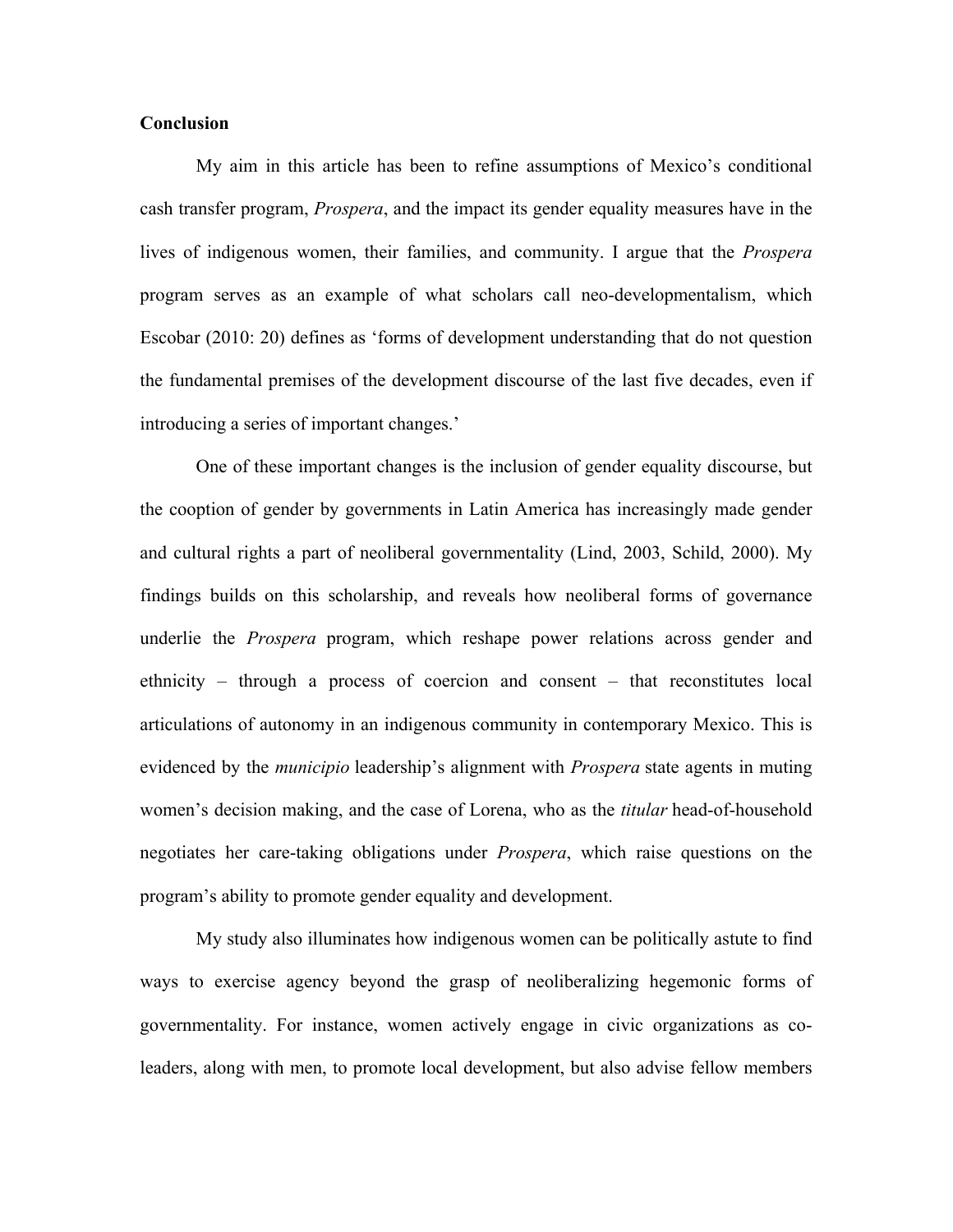to vote for political candidates. Indigenous women, therefore, create spaces of negotiability to maintain a degree of autonomy and in turn redefine the gender-power relations that undergird the *municipio* and *cabecera*.

Despite the *Prospera* program's claim to promote gender equality, its embrace of neoliberal tools of governmentality calls into question its ability to fulfill this goal of gender equality. *Prospera*, unintentionally perhaps, creates conditions that weaken indigenous struggles for autonomy while simultaneously blocking the economic and political incorporation of this group of Guatemalan refugees to the Mexican state.

#### **Acknowledgements**

I wish to thank Dr. Denise Segura, Dr. Laury Oaks and Dr. George Lipsitz for their support and encouragement in conducting this research. This article would not have been completed without the meticulous feedback, mentorship and support provided by Dr. Carole H. Browner. Other scholars that provided valuable insights in the development of this article include: Dr. Linda Garro; Dr. Vilma Ortiz; Dr. Jessica R. Cattelino; Dr. Jason Throop; Dr. Linda Abarbanell; Dr. Vania Smith-Oka, and Dr. Aurora Chang. Graduate students, postdoctoral fellows, and faculty in the Department Anthropology's Mind, Medicine and Culture seminar at UC Los Angeles, also provided valuable interdisciplinary insight in earlier iterations of the manuscript. I also wish to thank the Editor of Current Sociology, Dr. Eloísa Martín, and the anonymous reviewers for providing constructive feedback. This article would not have been possible without the support of La Gloria residents, who opened their hearts and homes to provide information on the violent history of exile from Guatemala and the ongoing barriers they face to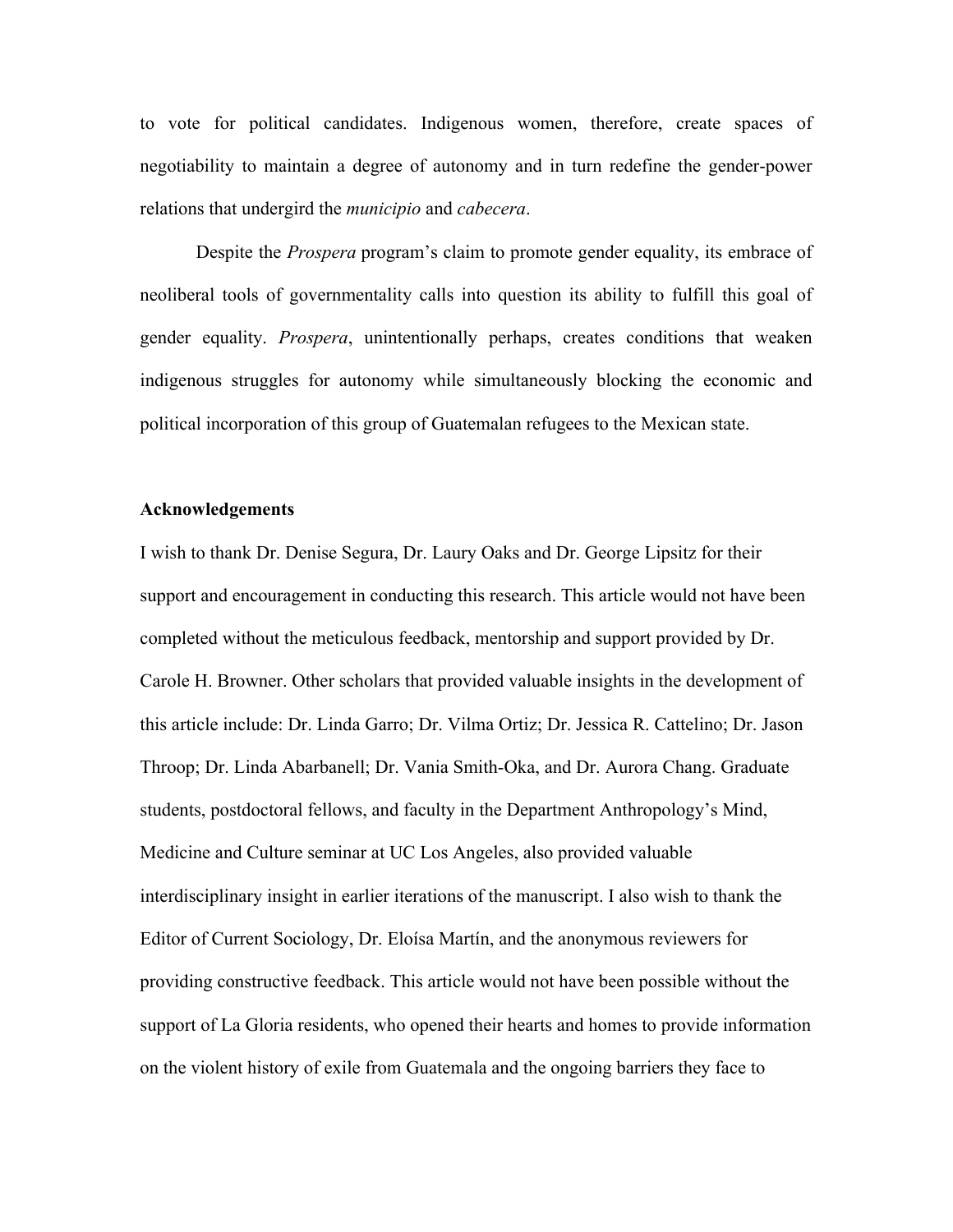survive in Chiapas, Mexico. I wish to thank Taña Barajas and my family for being a constant source of inspiration and support. For more information on my collaboration with professional photographer Manuel Gil and photo-documentary work done in La Gloria, please visit Forced Migration Online's interactive website:

(http://www.forcedmigration.org/podcasts-videos-photos/photos/guatemala).

### **Funding**

The University of California Institute for the Mexico and the United States Dissertation

Fellowship and The University of California (UC) President's Postdoctoral Fellowship

provided funding for this research.

### **References**

- 1993. El Retorno: Guatemala's Risky Repatriation Begins. Washington, D.C.: U.S. Committee for Refugees.
- Adato, M., Cody, D. & Ruel, M. 2000. An Operations Evaluation of PROGRESA From the Perspective of Beneficiaries, Promotras, School Directors, and Health Staff. Washington, D.C.: International Food Policy Research Institute.
- Bando, R. G., Lopez-Calva, L. F. & Patrinos, H. A. 2005. Child Labor, School Attendance, and Indigenous Households: Evidence from Mexico. *World Bank Policy Research Working Paper.* Washington, D.C.: The World Bank.
- Behrman, J. R., Parker, S. W. & Todd, P. E. 2011. Do Conditional Cash Transfers for Schooling Generate Lasting Benefits? A Five-Year Followup of PROGRESA/Oportunidades. *The Journal of Human Resources,* 46**,** 93-122.
- Blackwell, M. 2012. The Practice of Autonomy in the Age of Neoliberalism: Strategies from Indigenous Women's Organising in Mexico. *Journal of Latin American Studies,* 44**,** 703-732.
- Borja-Vega, C., Lunde, T. & García Moreno, V. 2007. Economic Opportunities for Indigenous Peoples in Latin America. The World Bank.
- Brown, W. 2003. Neo-liberalism and the end of liberal democracy. *Theory & Event,* 7.
- Browner, C. 1986. Gender Roles and Social Change: A Mexican Case Study. *Ethnology,* Vol. 25, No. 2**,** 89-106.
- Cancian, F. 1967. Political and Religious Organizations. *In:* Wauchope, R. & Nash, M. (eds.) *Social Anthropology. Volume 6: Handbook of Middle American Indians.* Austin: University of Texas Press.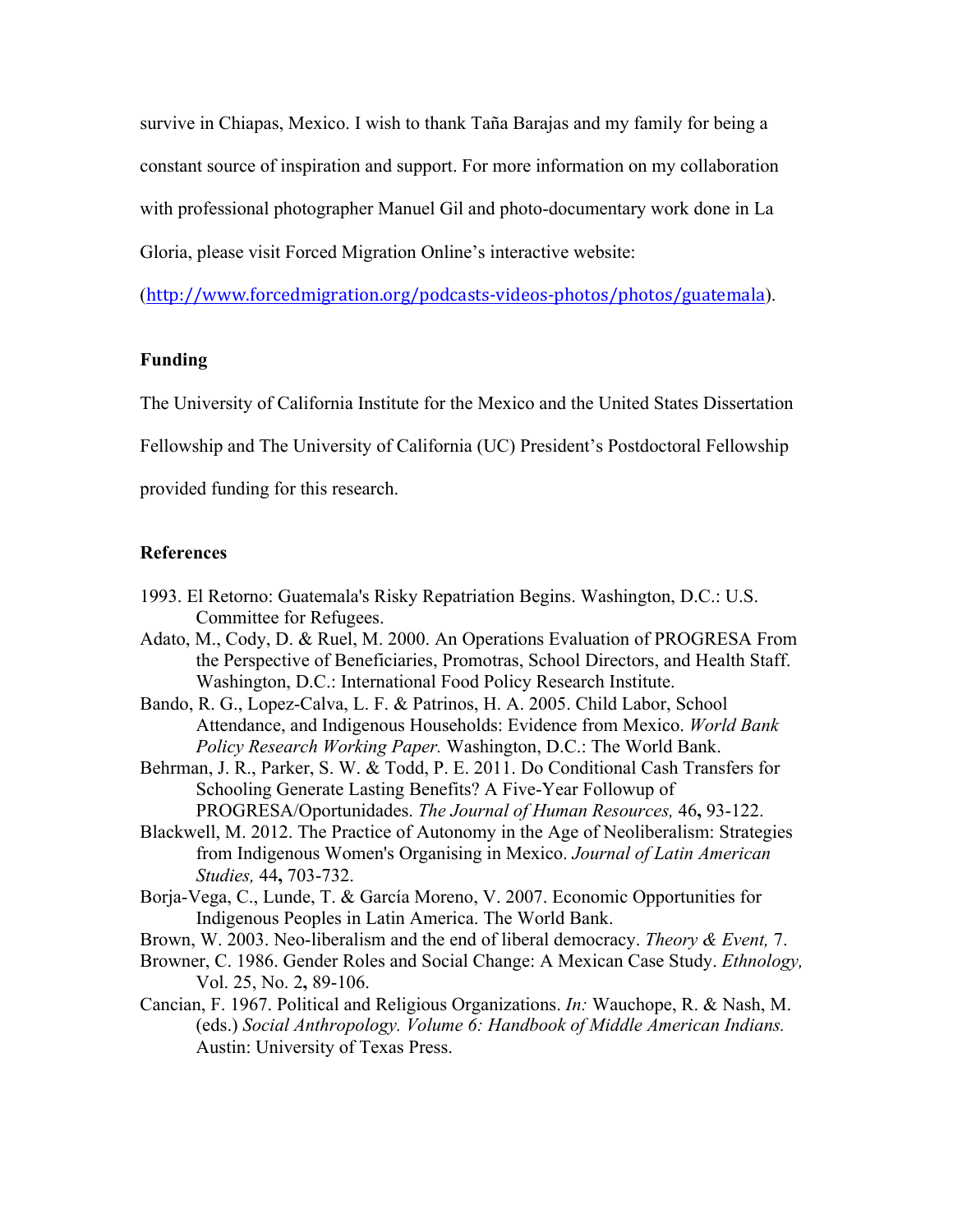- Castañeda, T. & Aldez-Carroll, E. 1999. The intergenerational transmission of poverty: some causes and policy implications. Washington D.C.: Inter-American Development Bank.
- Castles, S. 2003. Towards a Sociology of Forced Migration and Social Transformation. *Sociology,* 37**,** 13-34.
- Cohen, E. & Franco, R. (eds.) 2006. *Transferencias con Corresponsabilidad: Una Mirada Latinoamericana,* San Jose, Costa Rica: FLACSO.
- Corboz, J. 2013. Third-way neoliberalism and conditional cash transfers: The paradoxes of empowerment, participation and self-help among poor Uruguayan women. *The Australian Journal of Anthropology,* 24**,** 64-80.
- DeWalt, B. R. 1975. Changes in the Cargo Systems of Mesoamerica. *Anthropological Quarterly,* 48**,** 87-105.
- Durand, J., Massey, D. S. & Zenteno, R. M. 2001. Mexican immigration to the United States: Continuities and changes. *Latin American Research Review,* 36**,** 107-127.
- Escobar, A. 2010. Latin America at the Crossroads. *Cultural Studies,* 24**,** 1-65.
- EZLN, E. Z. d. L. N. 2014. Resistencia Autónoma. Cuaderno de texto de primer grado del curso de "La Libertad segun l@s Zapatistas. *Caracol II.*
- Fiszbein, A. & Schady, N. 2009. Conditional Cash Transfers: Reducing Present and Future Poverty. Washington D.C.: The World Bank.
- Foucault, M. (ed.) 1980. *Power/Knowledge,* Brighton, England: Harvester Wheatsheaf.
- Foucault, M. 1988. *The History of Sexuality*, Vintage Books.
- Fox, J. 2007. Rural democratization and decentralization at the state/society interface: What counts as 'local'government in the mexican countryside? *The Journal of Peasant Studies,* 34**,** 527-559.
- García Falconi, S. d. C. 2004. *Las representaciones sociales en torno al Progresa-Oportunidades en Santiago Mexquititlán, Amealco, Querétaro.* Ph.D., Universidad de Guadalajara.
- García, M. C. 2006. *Seeking refuge : Central American migration to Mexico, the United States, and Canada,* Berkeley, University of California.
- Giugale, M. M., Lafourcade, O. & Nguyen, V. H. (eds.) 2001. *Mexico: A Comprehensive Development Agenda for the New Era,* Washington D. C.: World Bank Publications.
- Gledhill, J. 2001. Disappearing the Poor?: A critique of the New Wisdoms of Social Democracy in an Age of Globalization. *The Anthropology of Development and Globalization: From Classical Political Economy to Contemporary Neoliberalism***,** 382-390.
- González de la Rocha, M., Paredes Bañuelos, P. & Sánchez López, G. 2008. External Evaluation of *Oportunidades* 2008. *1997-2007: 10 Years of Intervention in Rural Areas.* México, D.F.: Secretaría de Desarrollo Social.
- González Montes, S. & Mojarro, M. 2012. Género y alivio a la pobreza en México: el caso de la salud y los derechos reproductivos de las mujeres en regiones indígenas. *In:* Ortale, M. M. e. & Rosas, S. y. R. E. (eds.) *Política social en América Latina y Género: Configuraciones / reconfiguraciones en la participación de las mujeres.* México: Instituto Tecnológico de Estudios Superiores del Occidente.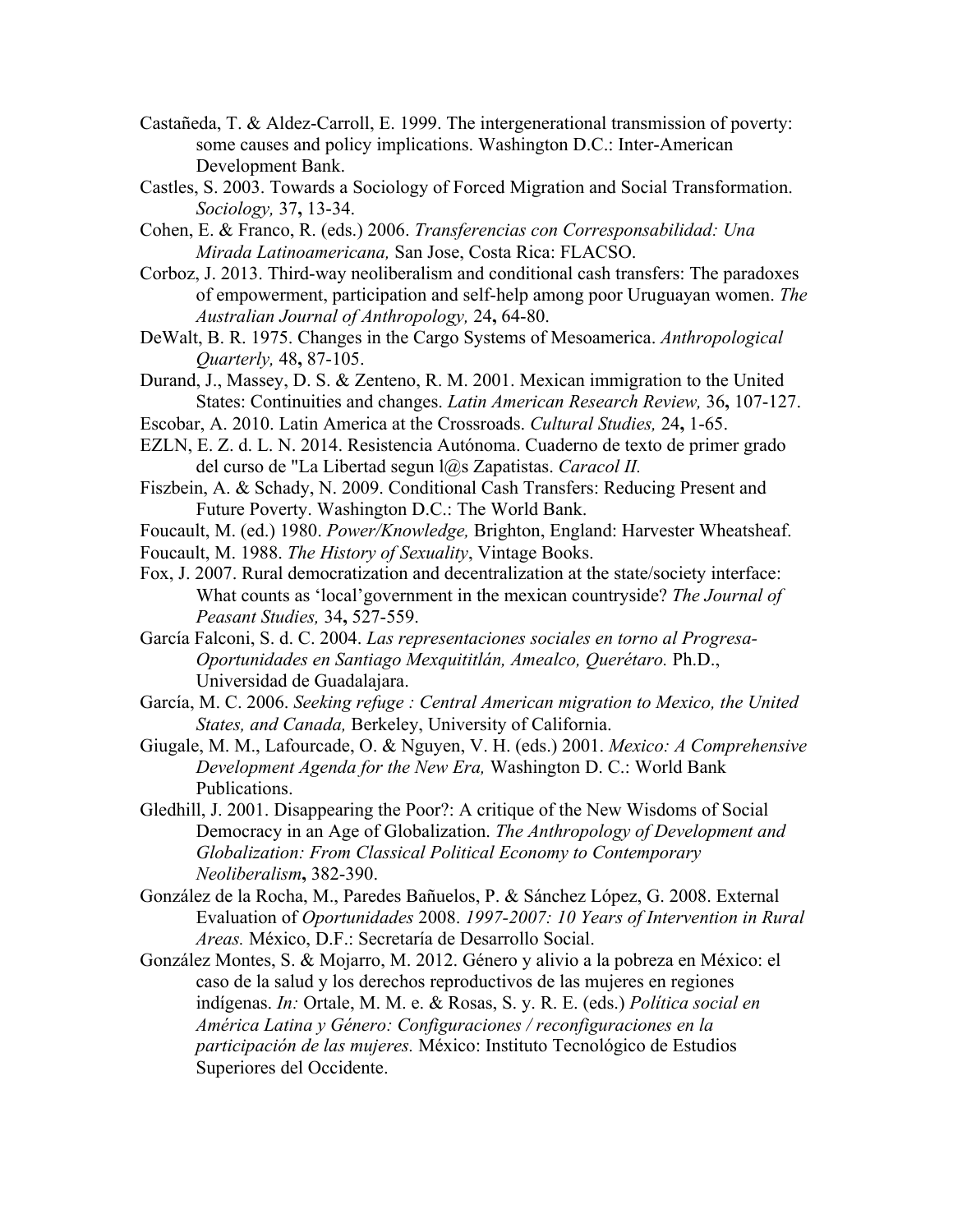- Greenhalgh, S. & Winckler, E. A. 2005. *Governing China's Population,* Stanford, California, Stanford University Press.
- Hale, C. 1996. Mestizaje, Hybridity, and the Cultural Politics of Difference in Post-Revolutionary Central America. *Journal of Latin American Anthropology,* 2**,** 34- 61.
- Hale, C., R. 2005. Neoliberal Multiculturalism: The Remaking of Cultural Rights and Racial Dominance in Central America. *PoLAR: Political and Legal Anthropology Review,* 28**,** 10-28.
- Hernández, A. R. 2002. Indigenous Law and Identity Politics in Mexico: Indigenous Men's and Women's Struggles for a Multicultural Nation. *Political and legal anthropology review,* 25**,** 90-109.
- Klein, N. 2007. *The shock doctrine: The rise of disaster capitalism,* New York, N. Y., Metropolitan Books.
- Largaespada Fredersdorff, C. 2006. Nicaragua: Red de protección social y sistema de atención a crisis. *In:* Cohen, E. & Franco, R. (eds.) *Transferencias con corresponsabilidad: Una Mirada Latinoamericana.* San Jose, Cosa Rica: FLACSO.
- Lind, A. 2003. Gender and Neoliberal States: Feminists Remake the Nation in Ecuador. *Latin American Perspectives,* vol. 30**,** 181-207.
- Lomelí, E. V. 2008. Conditional cash transfers as social policy in Latin America: An assessment of their contributions and limitations. *Annual Review of Sociology,* 34**,** 475-498.
- Mallon, F. 1996. Constructing Mestizaje in Latin America: Authenticity, Marginality, and Gender in the Claiming of National Identities. *Journal of Latin American Anthropology,* 2**,** 170-181.
- Manago, A. M. & Greenfield, P. M. 2011. The Construction of Independent Values among Maya Women at the Forefront of Social Change: Four Case Studies. *Ethos,* 39**,** 1-29.
- Massey, D. 1994. *Space, Place and Gender,* Cambridge, Polity Press.
- Molyneux, M. 2006. Mothers at the service of the new poverty agenda: Progresa/oportunidades, Mexico's conditional transfer programme. *Social Policy & Administration,* 40**,** 425-449.
- Molyneux, M. 2008a. Conditional Cash Transfers: A 'Pathway to Women's Empowerment'?'. Sussex, UK: Pathways to Women's Empowerment, Institute of Development Studies.
- Molyneux, M. 2008b. The 'Neoliberal Turn' and the New Social Policy in Latin America: How Neoliberal, How New? *Development and Change,* 39**,** 775-797.
- Mora, M. 2008. *Decolonizing Politics: Zapatista Indigenous Autonomy in an Era of Neoliberal Governance and Low Intensity Warfare.* Doctor in Philosophy, UT Austin.
- Morley, S. & Coady, D. 2003. *From social assistance to social development: Targeted education subsidies in developing countries,* Washington, D.C., Peterson Institute for International Economics and International Food Policy Research Institute.
- Nelson, D. M. 1999. *A Finger in the Wound: Body Politics in Quincentennial Guatemala,*  Berkeley, University of California Press.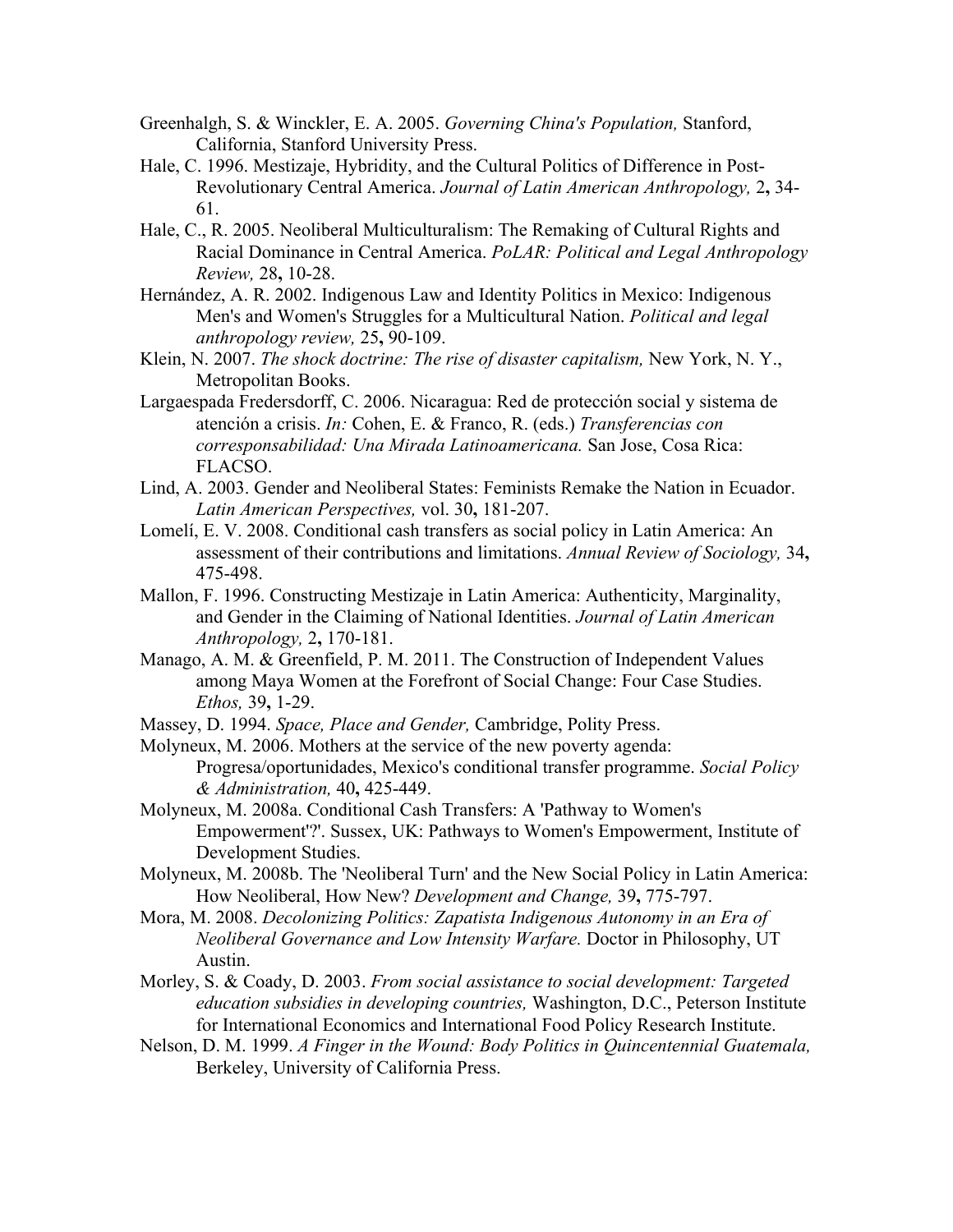- Ong, A. 2006. *Neoliberalism as Exception: Mutations in Citizenship and Sovereignty,*  Durham, Duke University Press.
- Pastor, M. 1987. The Effects of IMF Programs in the Third-World: Debate and Evidence from Latin America. *World Development,* 15**,** 249-262.

Pastor, M. & Wise, C. 2004. "Picking Up the Pieces: Comparing the Impact of Financial Crisis in Mexico and Argentina. *Annual Meeting of the International Studies Association. Le Centre Sheraton Hotel, Montreal, Quebec, Canada*.

Pastor, M. J. 1989. Latin America, the Debt Crisis, and the International Monetary Fund. *Latin American Perspectives,* 16.

Peck, J. & Theodore, N. 2010. Recombinant workfare, across the Americas: Transnationalizing "fast" social policy. *Geoforum,* 41**,** 195-208.

Pessar, P. R. 2001. Women's political consciousness and empowerment in local, national, and transnational contexts: Guatemalan refugees and returnees. *Identities-Global Studies in Culture and Power,* 7**,** 461-500.

Ramírez, A. 2006. Mexico. *In:* Hall, G. & Patrinos, H. A. (eds.) *Indigenous Peoples, Poverty and Human Development in Latin America.* London: Palgrave McMillan.

Ruiz Lagier, V. 2007. *Ser Mexicano en Chiapas: Identidad y Ciudadanización entre los Refugiados Guatemaltecos en La Trinitaria, Chiapas.* Ph.D., Centro de Investigaciones y Estudios Superiores en Antropología Social.

Rus, J. 2009. La Nueva Ciudad Maya en el Valle de Jovel: Urbanización Rápida, Comunidad, y Juventud Maya en San Cristóbal de Las Casas. *In:* Saavedra, M. A. E. (ed.) *Chiapas Después de la Tormenta. Estudios Sobre Economía, Sociedad y Política.* México, D.F.: Colegio de México - COCOPA - Cámara de Diputados.

Saldaña-Portillo, M. J. 2005. In the Shadow of NAFTA: Y tu mamá también Revisits the National Allegory of Mexican Sovereignty. *American Quarterly,* 57**,** 751-777.

Schild, V. 2000. "Gender Equity"without Social Justice: Women's Rights in the Neoliberal Age. *NACLA Report on the Americas,* 34**,** 25-28.

Schlesinger, S., Kinzer, S., Coatsworth, J. H. & Nuccio, R. A. (eds.) 2006. *Bitter Fruit: The Story of the American Coup in Guatemala,* Cambridge: Harvard University Press.

Schultz, T. P. 2004. School subsidies for the poor: evaluating the Mexican Progresa poverty program. *Journal of Development Economics,* 74**,** 199-250.

Skoufias, E. & McClafferty, B. 2001. Is *Progresa* Working? Summary of the Results of an Evaluation by IFPRI. Washington D.C.: International Food Policy Research Institute.

Smith, A. 2003. Not an Indian Tradition: The Sexual Colonization of Native Peoples. *Hypatia,* 18**,** 70-85.

Smith, A. 2010. Queer Theory and Native Studies: The Heteronormativity of Settler Colonialism. *GLQ: A Journal of Lesbian and Gay Studies,* 16**,** 41-68.

Smith, C. (ed.) 1990. *Guatemalan Indians and the State, 1540-1988,* Austin, TX: University of Texas.

Smith-Oka, V. 2009. Unintended consequences: Exploring the tensions between development programs and indigenous women in Mexico in the context of reproductive health. *Social Science & Medicine,* 68**,** 2069-2077.

Smith-Oka, V. 2013. *Shaping the Motherhood of Indigenous Mexico,* Nashville, TN, Vanderbilt University Press.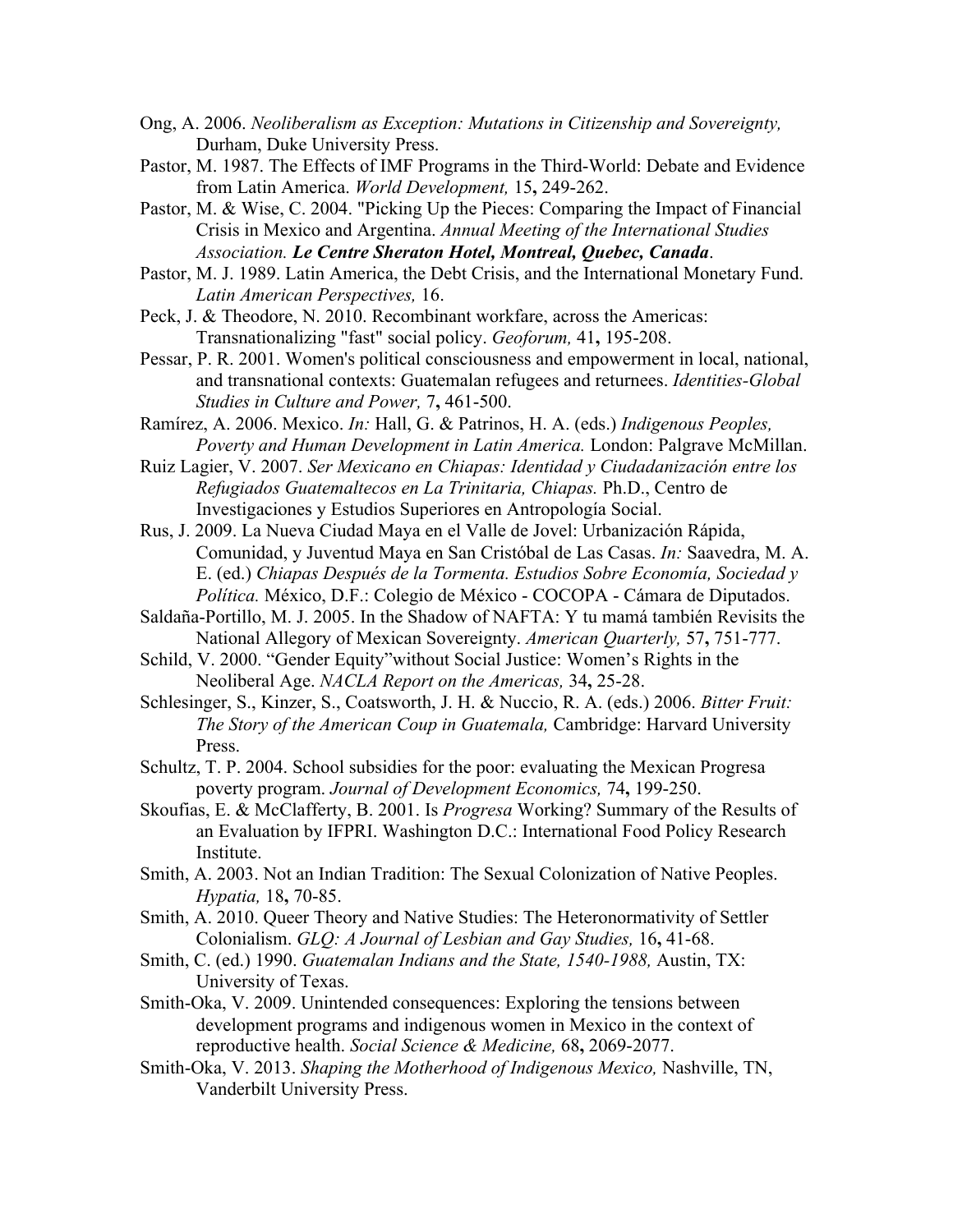- Speed, S. & Collier, J. F. 2000. Limiting indigenous autonomy in Chiapas, Mexico: The state government's use of human rights. *Human Rights Quarterly,* 22**,** 877-905.
- Stavenhagen, R. 2004. Indigenous Peoples in Comparative Perspective Problems and Policies. *Occasional Paper.* New York: United Nations Development Programme.
- Stecklov, G., Winters, P., Stampini, M. & Davis, B. Do conditional cash transfers influence migration? A study using experimental data from the Mexican PROGRESA program. 2005. Population Assn Amer, 769-790.
- Taylor, M. J., Moran-Taylor, M. J. & Ruiz, D. R. 2006. Land, ethnic, and gender change: Transnational migration and its effects on Guatemalan lives and landscapes. *Geoforum,* 37**,** 41-61.
- Tetreault, D. V. 2010. Alternative pathways out of rural poverty in Mexico. *Revista Europea de Estudios Latinoamericanos y del Caribe/European Review of Latin American and Caribbean Studies,* 88**,** 77-94.
- Villarreal, A. 2014. Ethnic Identification and Its Consequences for Measuring Inequality in Mexico. *American Sociological Review,* 79**,** 775-806.
- Villatoro, P. Los programas de protección social asistencial en América Latina y sus impactos en las familias: algunas reflexiones. meeting "Políticas hacia las Familias, Protección e Inclusión Sociales." Economic Commission for Latin America and the Caribbean (ECLAC). Santiago, Chile, June, 2005. 28-29.
- Wolf, E. R. 1957. Closed Corporate Communities in Mesoamerica and Java. *Southwestern Journal of Anthropology,* 13**,** 1-18.
- World Bank 2001. World Development Report 2000/2001: Attacking Poverty. Washington, D.C: World Bank.
- World Bank 2009. *Evaluación social y plan de acción para la definición del modelo alternativo de la operación y gestión del Programa Oportunidades para población indígena*. Washington, D.C.: World Bank.
- Yaschine, I. 1999. The changing anti-poverty agenda. What can the Mexican case tell us? *IDS Bulletin,* 30**,** 47-60.
- Zavala de Cosio, M. E. 1992. *Cambios de fecundidad en México y políticas de población,*  México, Fondo de Cultura Económica.

### **Author biography**

Dr. Gil-García, Assistant Professor of Sociology at DePauw University, conducts ethnographic research that lies at the intersection of forced migration, humanitarianism, and development. He has over ten years of expertise and experience in conducting research with disadvantaged indigenous Mayan refugees from Guatemala. His work examines barriers to their incorporation in La Gloria, a former refugee settlement located in Mexico's southernmost border state of Chiapas